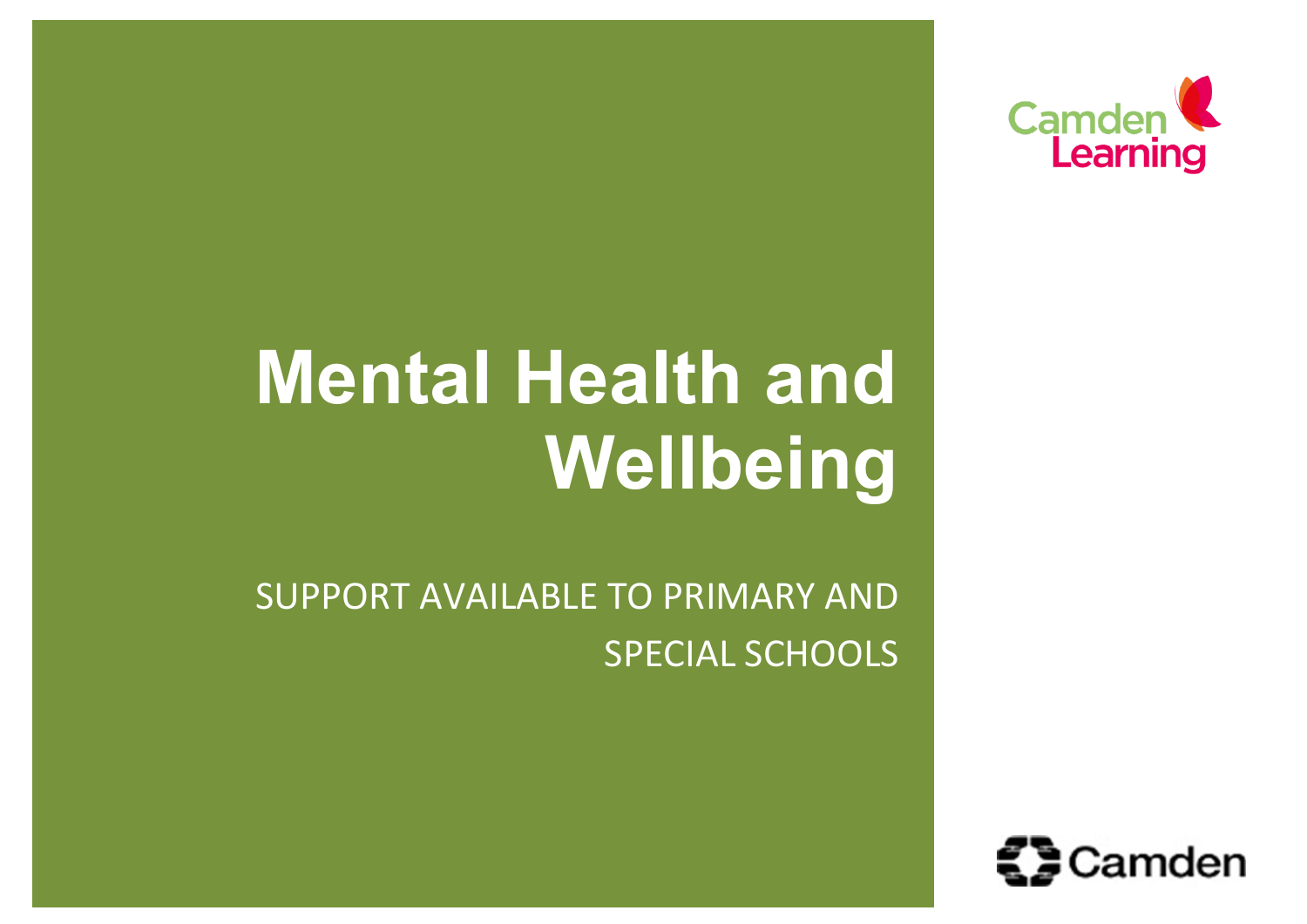### **Introduction**

This Mental Health Directory of Support brings together information about local and national organisations that provide support to schools, children, young people and families on Mental Health. It was produced by Camden's Health and Wellbeing Team in response to requests from schools for one place to find a wide range of support.

*Please note: whilst every effort has been made to ensure the organisations included are reputable and well-known to schools, we cannot guarantee the quality of any organisation that is not Council-based or that is not commissioned by the Council, nor take any responsibility for the services they provide.*

Every effort has been made to ensure the information is correct and the Directory will be checked at the end of each term. However if there are changes you are aware of or know of an organisation that would be useful to include, please contact [deborah.kaiser@camden.gov.uk](mailto:deborah.kaiser@camden.gov.uk)

We hope it will be useful to schools in their work to support children's mental health and resilience.

*Gill Morris (Senior Health and Wellbeing Adviser) [gill.morris@camden.gov.uk](mailto:gill.morris@camden.gov.uk)*

### **Using the Directory**

To navigate to a specific section hover over each title and press *CTRL Click.* 

### **Contents**

| <b>Prevention and promotion</b>           |  |
|-------------------------------------------|--|
| <b>Early Intervention and Support</b>     |  |
| <b>Curriculum Support and Resources</b>   |  |
| <b>Information and Training for Staff</b> |  |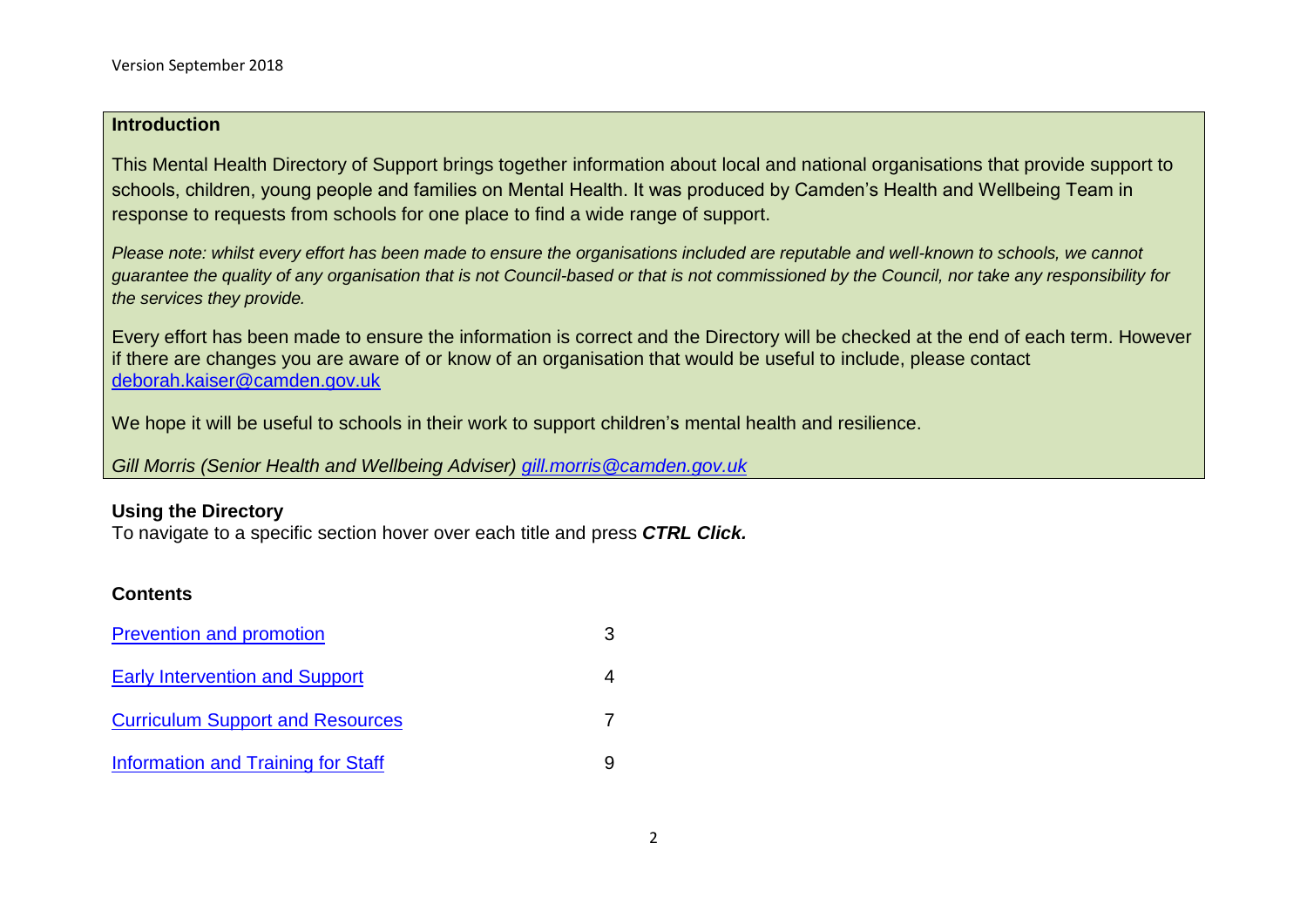[Support to](#page-13-0) Parents 13 [Useful websites](#page-18-0) 17

# PREVENTION AND PROMOTION

<span id="page-2-0"></span>

| <b>AREA</b>                                                                                                       | <b>SUPPORT OFFERED</b>                                                                                                                                                                                                                                                                                                                                                                    | <b>COST</b>                                                                                               | <b>CONTACT</b>                                                                                                                            |
|-------------------------------------------------------------------------------------------------------------------|-------------------------------------------------------------------------------------------------------------------------------------------------------------------------------------------------------------------------------------------------------------------------------------------------------------------------------------------------------------------------------------------|-----------------------------------------------------------------------------------------------------------|-------------------------------------------------------------------------------------------------------------------------------------------|
| <b>GROWTH MINDSETS AND</b><br><b>RESILIENCE</b>                                                                   | Access to Camden's Growth Mindsets Hub to share good<br>practice between schools and explore the latest work happening<br>in schools<br>INSET on implementing growth mindsets and exploring work<br>around resilience, aspiration, challenge and collaboration and<br>language that promotes and reinforces growth mindsets,<br>Models and approaches for working with parents and carers | <b>FUNDED</b><br>access to the<br>Hub.<br>Training and<br>support traded<br>through<br>Camden<br>Learning | Martin.cresswell@camden.gov.uk<br>Senior Adviser                                                                                          |
| <b>iMHARS</b><br>Islington Mental Health And<br>Resilience In Schools<br>Framework-available to<br>Camden schools | Support to review what the school is doing to develop resilience,<br>promote positive mental health and support children at risk of or<br>experiencing mental health problems<br>Identifying strengths and areas for development<br>Make recommendations for practice, next steps and support to<br>achieve them                                                                          | <b>FUNDED</b>                                                                                             | Deborah.Kaiser@camden.gov.uk<br>Senior Health and Wellbeing Adviser<br>For more information and the Toolkit<br>www.Islingtoncs.org/imhars |
| DEVELOPING a MENTAL<br><b>HEALTH and WELLBEING</b><br><b>POLICY</b>                                               | Access to an example policy that can be adapted for individual<br>schools<br>Support to the mental health lead and other key staff to develop<br>the policy to meet the needs of the school<br>Support and ideas on ways to consult staff, parents and pupils                                                                                                                             | <b>FUNDED</b>                                                                                             | gill.morris@camden.gov.uk<br>Senior Health and Wellbeing Adviser<br>W<br>Example Mental<br>Health and Wellbeing                           |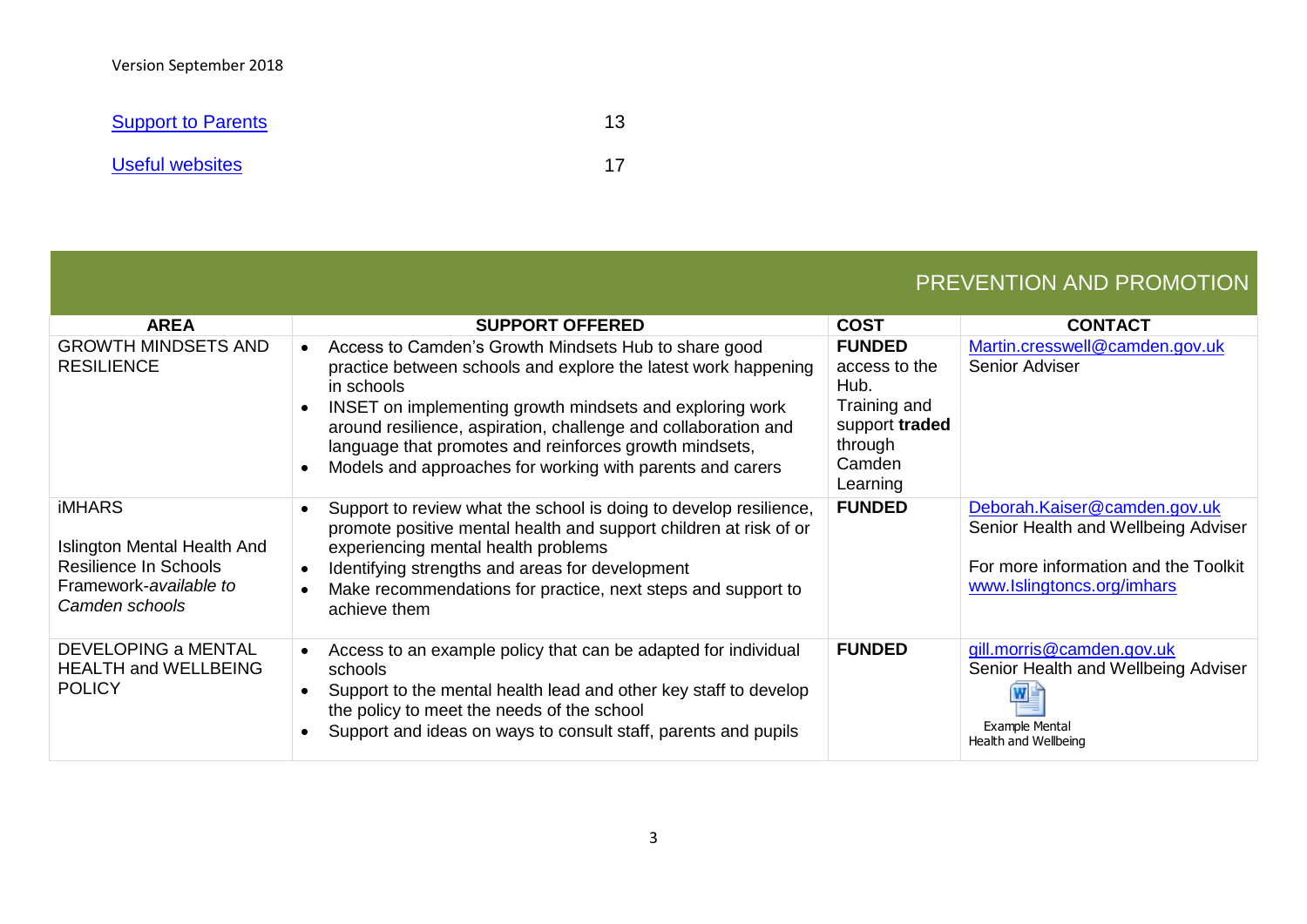<span id="page-3-0"></span>

|                                                                  |                                                                                                                                                                                                                                                                                                                                                                                                                                                                                                                                                                                                                                                                                                                                                                                                  |                                                                                                                                                 | <b>EARLY INTERVENTION AND SUPPORT</b>                                                                              |
|------------------------------------------------------------------|--------------------------------------------------------------------------------------------------------------------------------------------------------------------------------------------------------------------------------------------------------------------------------------------------------------------------------------------------------------------------------------------------------------------------------------------------------------------------------------------------------------------------------------------------------------------------------------------------------------------------------------------------------------------------------------------------------------------------------------------------------------------------------------------------|-------------------------------------------------------------------------------------------------------------------------------------------------|--------------------------------------------------------------------------------------------------------------------|
| CAMHS (OPEN MINDED) in<br><b>SCHOOLS</b>                         | Senior clinicians from the 2 Tavistock CAMHS teams provide a<br>generic multidisciplinary CAMHS service to all schools in Camden.<br>This involves regular visits to the schools and a range of<br>interventions.<br>These include:<br>Taking referrals<br>Assessment<br>Liaison with other agencies<br>Treatment on site – e.g. individual therapy, family or parent work,<br>group work<br>Access to specialist CAMHS services<br>Consultation with school staff including pre referral advice<br>Training in mental health themes<br>The aim is to offer a generic service in schools to facilitate better<br>access for children or families who may be difficult to engage<br>The service also offers some flexibility, so clinicians and schools are<br>able to develop a bespoke approach | <b>FUNDED Core</b><br>Service: Half a<br>day per fortnight<br>for primary<br>schools<br><b>Enhanced</b><br>service:<br>2 days per<br>month £6K. | Victoria Blincow<br>VBlincow@tavi-port.nhs.uk<br>schoolbrochuref.pdf                                               |
| <b>EMOTIONAL LITERACY</b><br><b>SUPPORT ASSISTANTS</b><br>(ELSA) | A new training offer to support mental health and well-being in<br>schools<br>ELSAs are Emotional Literacy Support Assistants working in<br>primary and secondary schools                                                                                                                                                                                                                                                                                                                                                                                                                                                                                                                                                                                                                        | 6 days of EP<br>training.<br>Termly<br>supervision                                                                                              | Sarah.cryer@camden.gov.uk<br>Coleen.washington@camden.gov.uk<br><b>Educational Psychologists</b><br>For more info: |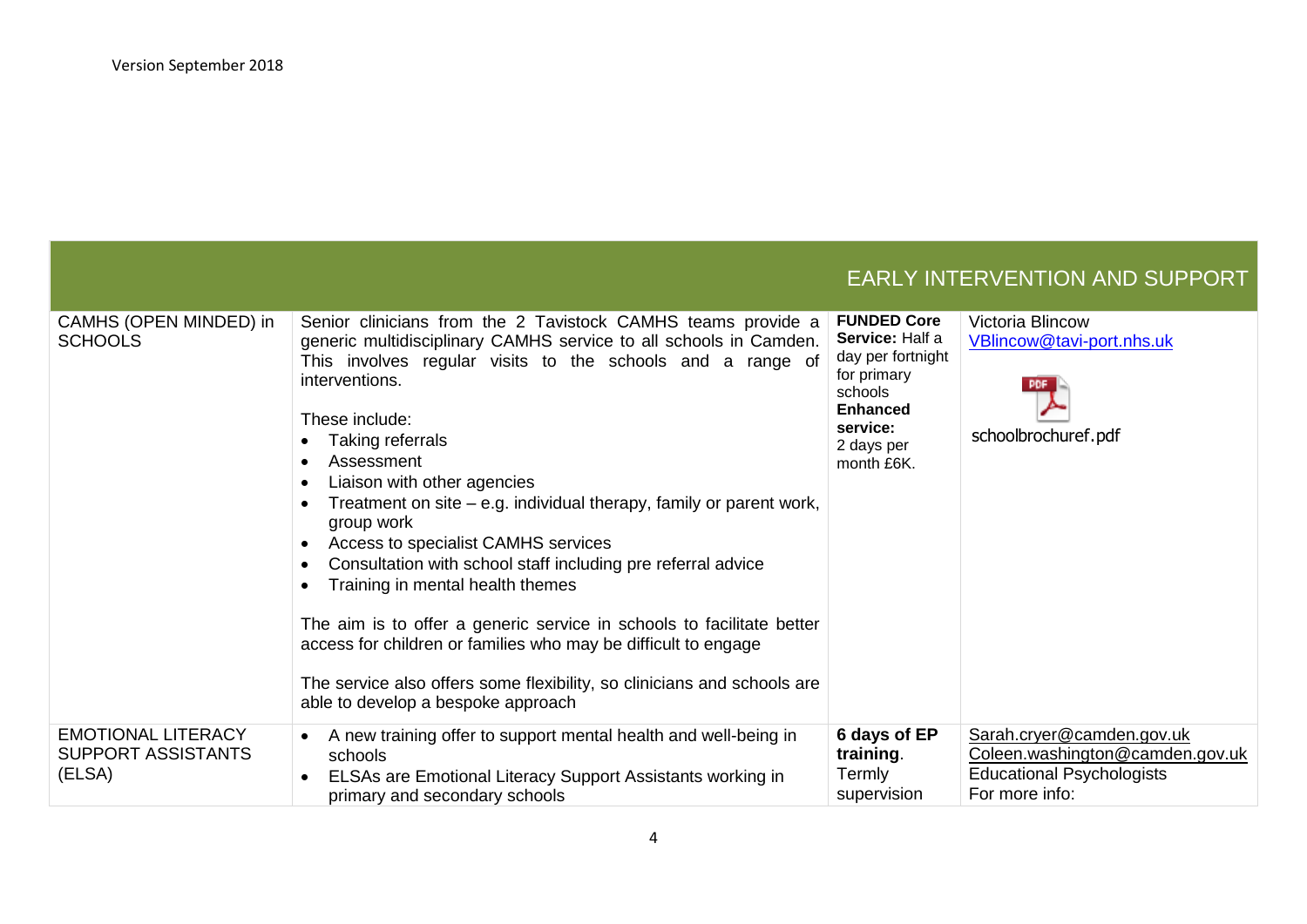|                                                         |                                                                                                                                                                                                                                                                                                                                                                                                                                                             | (approx. 2)<br>hours per<br>term).                                                                                             | $\overline{ }$<br>Camden ELSA Flyer<br>EPS_final.pdf                                                                                                                                             |
|---------------------------------------------------------|-------------------------------------------------------------------------------------------------------------------------------------------------------------------------------------------------------------------------------------------------------------------------------------------------------------------------------------------------------------------------------------------------------------------------------------------------------------|--------------------------------------------------------------------------------------------------------------------------------|--------------------------------------------------------------------------------------------------------------------------------------------------------------------------------------------------|
| <b>TOPS</b><br>Tavistock outreach in primary<br>schools | Child psychotherapy service in 7 primary schools.<br>A Child Psychotherapist and a trainee based in each school 2 days<br>a week.<br>The service offers:<br>Assessment of referrals<br>Individual therapy with children<br>Parent work<br>Consultation with staff<br>Liaison with other agencies                                                                                                                                                            | <b>Funded by</b><br>schools and<br>donations (e.g.<br>lottery)                                                                 | 020 8938 2227<br>TOPSadmin@tavi-port.nhs.uk<br>More info:<br>https://tavistockandportman.nhs.uk/c<br>are-and-treatment/our-clinical-<br>services/tavistock-outreach-in-<br>primary-schools-tops/ |
| <b>CAMDEN MOSAIC</b>                                    | Camden MOSAIC is an integrated service for disabled children,<br>$\bullet$<br>young people and their families in Camden.<br>Camden MOSAIC provides support for children from birth to the<br>$\bullet$<br>age of 19.                                                                                                                                                                                                                                        | <b>FUNDED Via</b><br>referral from<br>GPs and other<br>health and<br>education<br>professionals                                | https://tavistockandportman.nhs.uk/c<br>are-and-treatment/our-clinical-<br>services/camden-mosaic/                                                                                               |
| <b>VIDEO INTERACTION</b><br><b>GUIDANCE</b><br>(VIG)    | An Evidence-based intervention (recommended in NICE<br>guidelines) through which a practitioner uses video clips of<br>authentic situations to enhance communication within<br>relationships.<br>VIG principles and practice can be applied to any relationship<br>and any age range.<br>5-10 minutes of footage is taken of interactions between<br>teaching staff, pupils or parents, for example, and reviewed to<br>develop more attuned relationships. | VIG needs 3/4<br>sessions per<br>case.<br>Schools can<br>either use<br>some of their<br>core<br>allocation or<br>buy in extra. | DrNeelam.Kumar@camden.gov.uk<br><b>Educational Psychologist</b><br>What is VIG Poster<br>May 2016.pdf                                                                                            |
| <b>EDUCATION PSYCHOLOGY</b><br><b>SERVICE (EPS)</b>     | The EPS provides specialist advice to support schools, colleges<br>and early years providers to meet the needs of children and                                                                                                                                                                                                                                                                                                                              | For full<br>information                                                                                                        | Contact: Hilary Forbes, Head of<br>Service,                                                                                                                                                      |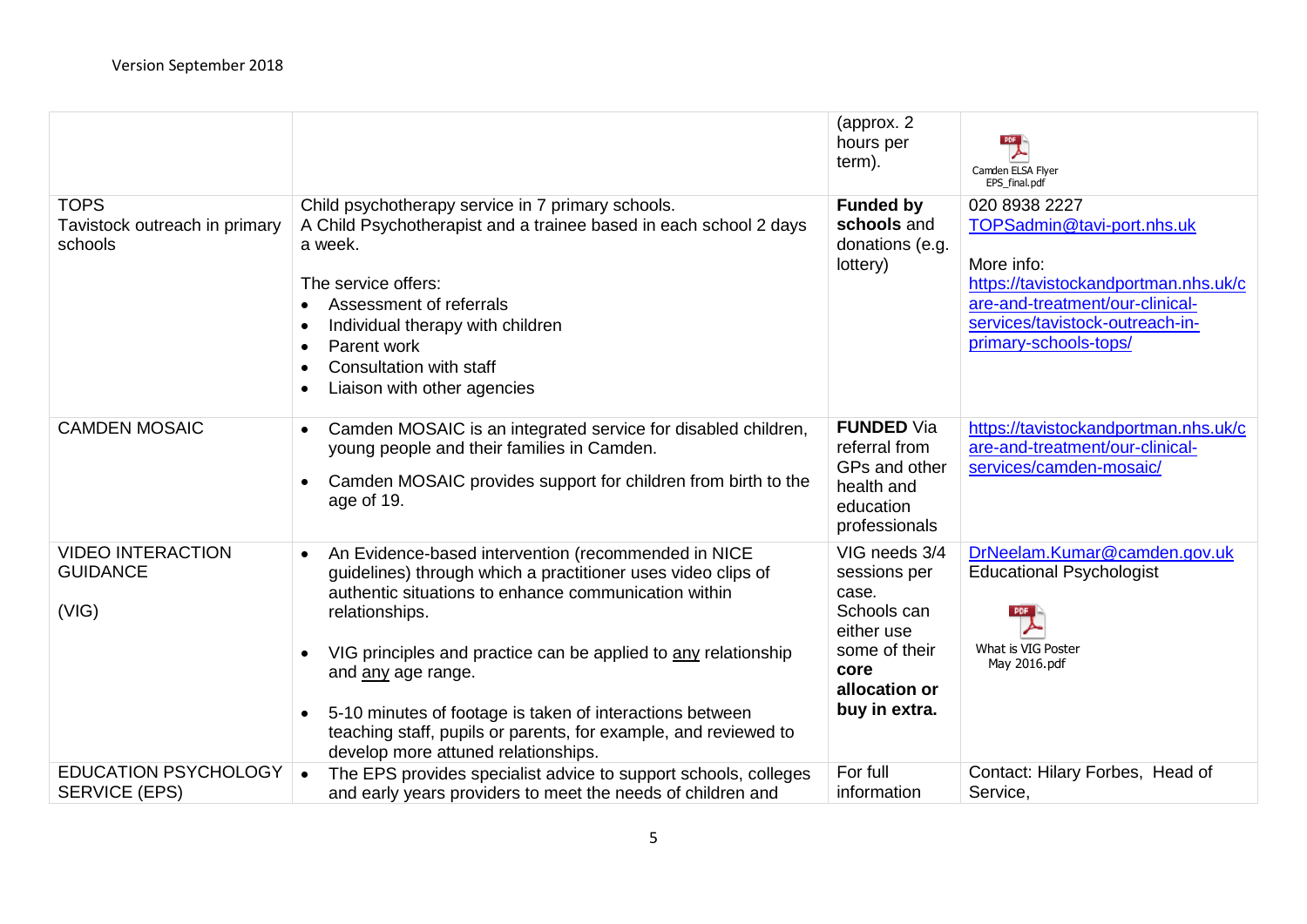|                                                                                                                                          | young people with special educational needs, 0 - 25 years,<br>including those with the most complex needs.                                                                                                                                                                                                                                                                                                                                                                                               | about costings<br>or to make a<br>booking please<br>visit:<br><b>Educational</b><br><b>Psychology</b><br><b>Service</b> | Email: hilary.forbes@camden.gov.uk<br>Shane Gallagher, Senior<br>Educational Psychologist,<br>Email:<br>shane.gallagher@camden.gov.uk                                                                              |
|------------------------------------------------------------------------------------------------------------------------------------------|----------------------------------------------------------------------------------------------------------------------------------------------------------------------------------------------------------------------------------------------------------------------------------------------------------------------------------------------------------------------------------------------------------------------------------------------------------------------------------------------------------|-------------------------------------------------------------------------------------------------------------------------|--------------------------------------------------------------------------------------------------------------------------------------------------------------------------------------------------------------------|
| <b>SUPPORTING THE</b><br><b>EMOTIONAL NEEDS OF</b><br><b>CHILDREN AND YOUNG</b><br>PEOPLE WITH SEND IN<br><b>MAINSTREAM</b><br>SETTINGS. | School to school support offered by Swiss Cottage Research<br>and Development Centre                                                                                                                                                                                                                                                                                                                                                                                                                     | $Cost - by$<br>negotiation                                                                                              | Contact Margaret Mulholland / Lucy<br>Hall<br>0207 681 8080<br>lucy.hall@swisscottage.camden.sch.<br><b>UK</b><br>Margaret.mulholland@swisscottage.<br>camden.sch.uk                                               |
| <b>CAMDEN NHS SPEECH</b><br><b>AND LANGUAGE</b><br><b>THERAPY SERVICE</b><br>LISTEN-EAR (Enjoy,<br>Achieve, Relate)                      | Listen-EAR is a universal and/or targeted level intervention<br>developed by Camden SLT Service to support positive<br>communication and interaction within the school population.<br>This is in part a response to the strong evidence highlighting co-<br>morbidity of communication difficulties and social, emotional and<br>mental health difficulties as evidenced in the Royal College of<br>Speech and Language Therapists 'Resource Manual for<br>Commissioning and Planning Services for SLCN' | Schools can<br>commission<br>additional<br>services in<br>addition to<br>the core offer<br>from the NHS.                | For further information or to request<br>advice, training and Listen-EAR<br>contact 0203 772 0390 or:<br>Kate Bayley kate.bayley1@nhs.net<br>or<br>Laura McLean<br>laura.mclean@nhs.net Clinical Co-<br>ordinators |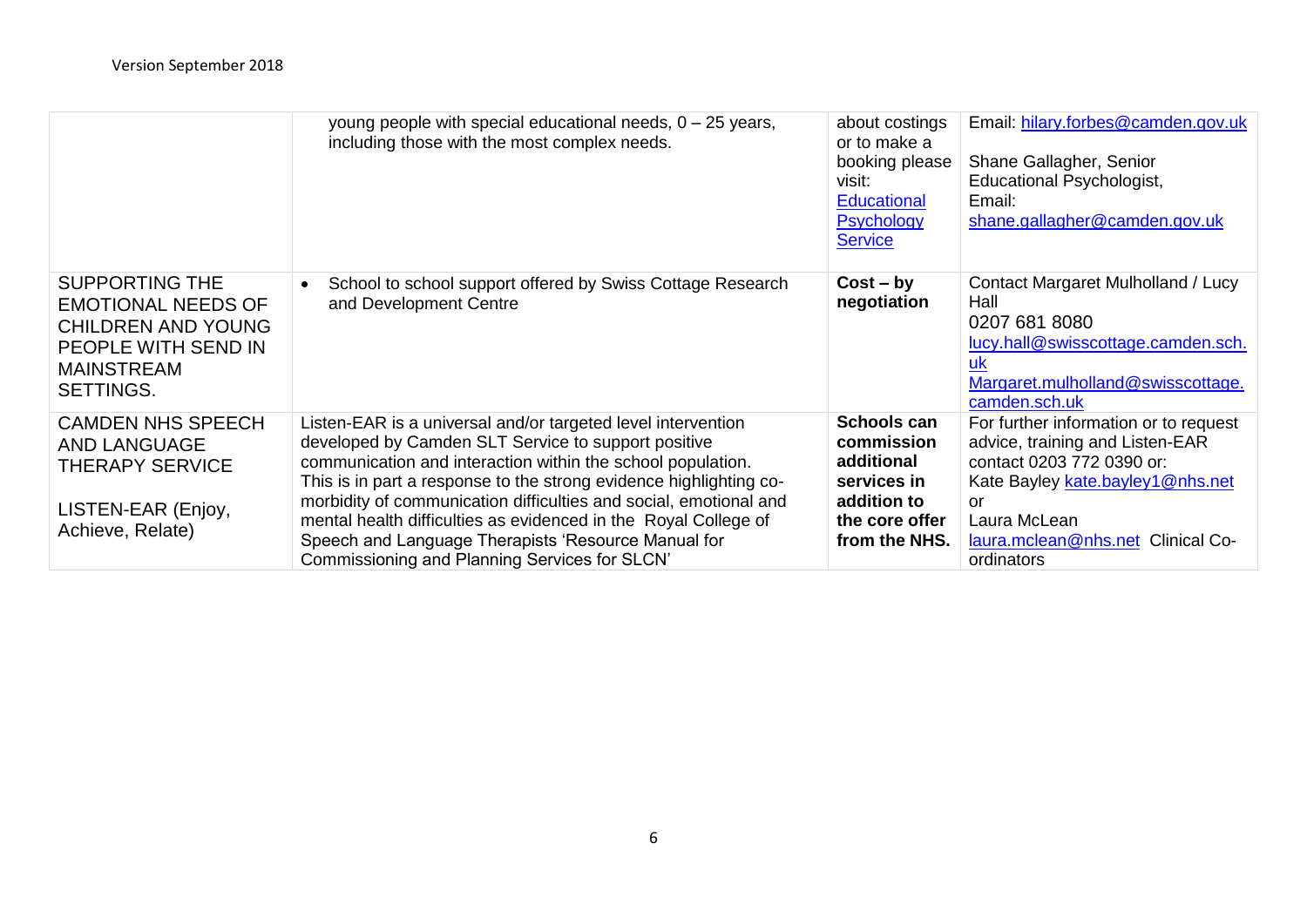<span id="page-6-0"></span>

|                                                                                                                                             |                                                                                                                                                                                                                                                                                                                                                                                                                                                                                                                                                                                                                                                                                                                                                   |                                                          | <b>CURRICULUM SUPPORT AND RESOURCES</b>                                                                                                            |
|---------------------------------------------------------------------------------------------------------------------------------------------|---------------------------------------------------------------------------------------------------------------------------------------------------------------------------------------------------------------------------------------------------------------------------------------------------------------------------------------------------------------------------------------------------------------------------------------------------------------------------------------------------------------------------------------------------------------------------------------------------------------------------------------------------------------------------------------------------------------------------------------------------|----------------------------------------------------------|----------------------------------------------------------------------------------------------------------------------------------------------------|
| <b>DEVELOPING A MENTAL</b><br><b>HEALTH CURRICULUM</b>                                                                                      | One to one support to the PSHE Coordinator and/or mental<br>$\bullet$<br>health lead to review what the school is teaching and suggest<br><i>improvements</i><br>Guidance on a range of resources for teaching about mental<br>health and resilience<br>Information on training for staff                                                                                                                                                                                                                                                                                                                                                                                                                                                         | <b>FUNDED</b>                                            | gill.morris@camden.gov.uk<br>Senior Health and Wellbeing Adviser                                                                                   |
| <b>INSIDE OUT - GETTING IN</b><br><b>TOUCH WITH YOUR</b><br><b>FEELINGS</b><br>Two lessons for Year 5 and 6<br>based on the film Inside Out | One-to-one support to use the Camden primary resource Inside<br>Out with Years 5 and 6<br>Guidance on a range of resources and books for teaching about<br>mental health and resilience                                                                                                                                                                                                                                                                                                                                                                                                                                                                                                                                                           | <b>FUNDED</b>                                            | Jude.clements@camden.gov.uk<br><b>Health and Wellbeing Consultant</b><br>Available to download from the<br><b>Camden Learning Document Library</b> |
| <b>BRIGHT MINDS BRIGHT</b><br><b>MOODS</b><br>Key stage 2                                                                                   | Taught programme, underpinned by cognitive behaviour therapy<br>(CBT) which helps children and young people increase<br>resilience, decrease anxiety, develop positive coping styles and<br>ways of dealing with difficult and/or worrying situations.<br>This is co-delivered with school staff therefore excellent form of<br>CPD for staff and skills learned can be transferred into whole<br>class PSHE teaching.<br>This can be delivered as a whole class universal programme or<br>within a small group as a targeted programme.<br>8 weekly, 1 hour sessions with pupils and key staff<br>Pre and post-intervention scores demonstrate that Bright Minds<br>Bright Moods reduces anxiety scores and increases resilience in<br>children. | <b>15 sessions</b><br>of EP time<br>$(7.5 \text{ days})$ | Neelam.Kumar@camden.gov.uk<br><b>Senior Educational Psychologist</b>                                                                               |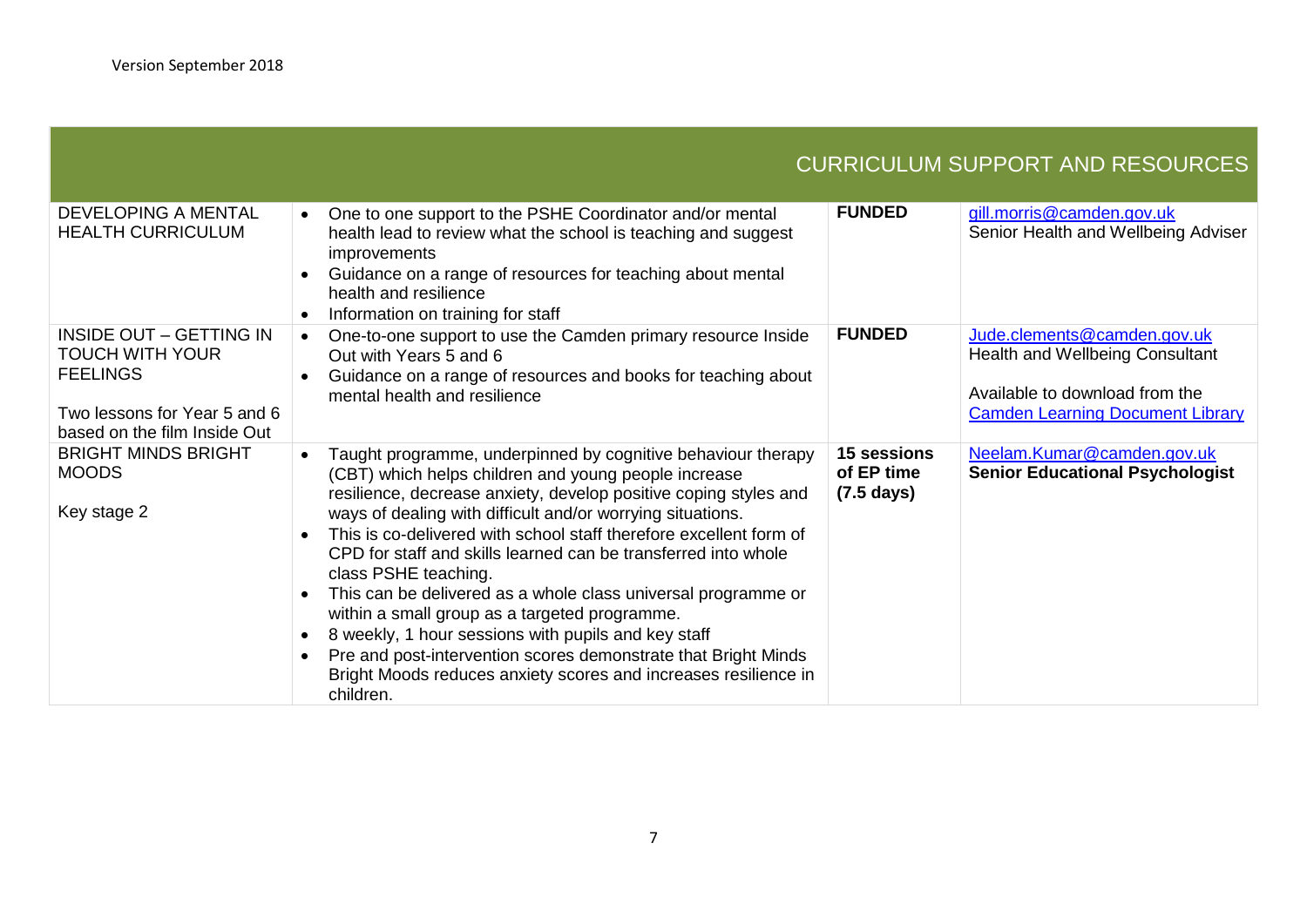| 'COOPERATION' SCHEME<br>OF WORK FOR PRIMARY<br><b>SCHOOLS</b><br>Consisting of<br>Communication,<br>Metacognition & Emotional<br>literacy strands | Based on a project developed at Kingsgate primary school, this<br>work embeds resilience and cooperation in school practice at an<br>individual, group and whole-school level.<br>It uses sociograms to assess pupils and their relationships (from<br>a socio-behavioural questionnaire) and explore what groups and<br>individuals would benefit from particular support, as well as<br>providing a scheme of work for resiliency and cooperation across<br>the whole school. | 5 sessions<br>For schools<br>in SLA=£1125<br>or FUNDED if<br>from their core<br>allocation                                         | Neelam.Kumar@camden.gov.uk<br>Senior Educational Psychologist                                                                                                                                                                                                                                                              |
|---------------------------------------------------------------------------------------------------------------------------------------------------|---------------------------------------------------------------------------------------------------------------------------------------------------------------------------------------------------------------------------------------------------------------------------------------------------------------------------------------------------------------------------------------------------------------------------------------------------------------------------------|------------------------------------------------------------------------------------------------------------------------------------|----------------------------------------------------------------------------------------------------------------------------------------------------------------------------------------------------------------------------------------------------------------------------------------------------------------------------|
| <b>THINKING CARDS</b>                                                                                                                             | Based on a project developed at Royal Free Hospital Children's<br>School<br>Set of 'Helpful' and 'Unhelpful' feeling cards designed for use<br>across Primary and Secondary Phase and designed to develop<br>independence, resilience and support significant change<br>Innovative and accessible approach to CBT that can be used by<br>professionals from any sector                                                                                                          | £15 for a<br>single set but<br>discounted for<br>larger orders.<br>Order directly<br>from<br>admin@royalfr<br>ee.camden.sc<br>h.uk | For an initial discussion or to arrange<br>a trial please contact Michael Kelly<br>0207 472 6298 or<br>Michael.kelly@royalfree.camden.sch<br>.uk<br>PDFs of the helpful and unhelpful<br>thinking cards can be downloaded<br>from the website:<br>http://www.royalfree.camden.sch.uk/<br>page/?title=Thinking+Cards&pid=85 |
| 'I GOTTA FEELING'<br>Key stage 2                                                                                                                  | This booklet is full of fun simple tips to help children when they<br>are feeling sad, worried or troubled.                                                                                                                                                                                                                                                                                                                                                                     | <b>FUNDED</b>                                                                                                                      | Download at:<br>www.annafreud.org/services-<br>schools/schools-in-mind/resources-<br>for-schools/                                                                                                                                                                                                                          |
| PSHE ASSOCIATION<br><b>TEACHING ABOUT MENTAL</b><br><b>HEALTH</b><br><b>Lessons and Resources</b>                                                 | The lesson plans are designed to be used in conjunction with the<br>guidance, with topics including teaching children how to describe<br>emotions, talk about anxiety and worries, and develop coping<br>strategies                                                                                                                                                                                                                                                             | <b>FUNDED</b>                                                                                                                      | Downloadable from<br>https://www.pshe-<br>association.org.uk/curriculum-and-<br>resources/resources/guidance-<br>preparing-teach-about-mental-<br>health-and                                                                                                                                                               |
| <b>ELEPHANTS TEA PARTY</b><br><b>Exploring Bereavement</b>                                                                                        | Gives staff the resources to help pupils explore the subject in an<br>age-appropriate, straightforward and accessible way, ending<br>with a tea party fundraising event for all to enjoy!                                                                                                                                                                                                                                                                                       |                                                                                                                                    | http://www.elephantsteaparty.co.uk/                                                                                                                                                                                                                                                                                        |
| <b>HAPPINESS PROJECT</b>                                                                                                                          | A whole-school initiative spanning 10 weeks, using assembles<br>$\bullet$<br>and follow-up class activities to promote pupils' positive mental                                                                                                                                                                                                                                                                                                                                  | <b>FREE</b>                                                                                                                        | gill.morris@camden.gov.uk<br>Senior Health and Wellbeing Adviser                                                                                                                                                                                                                                                           |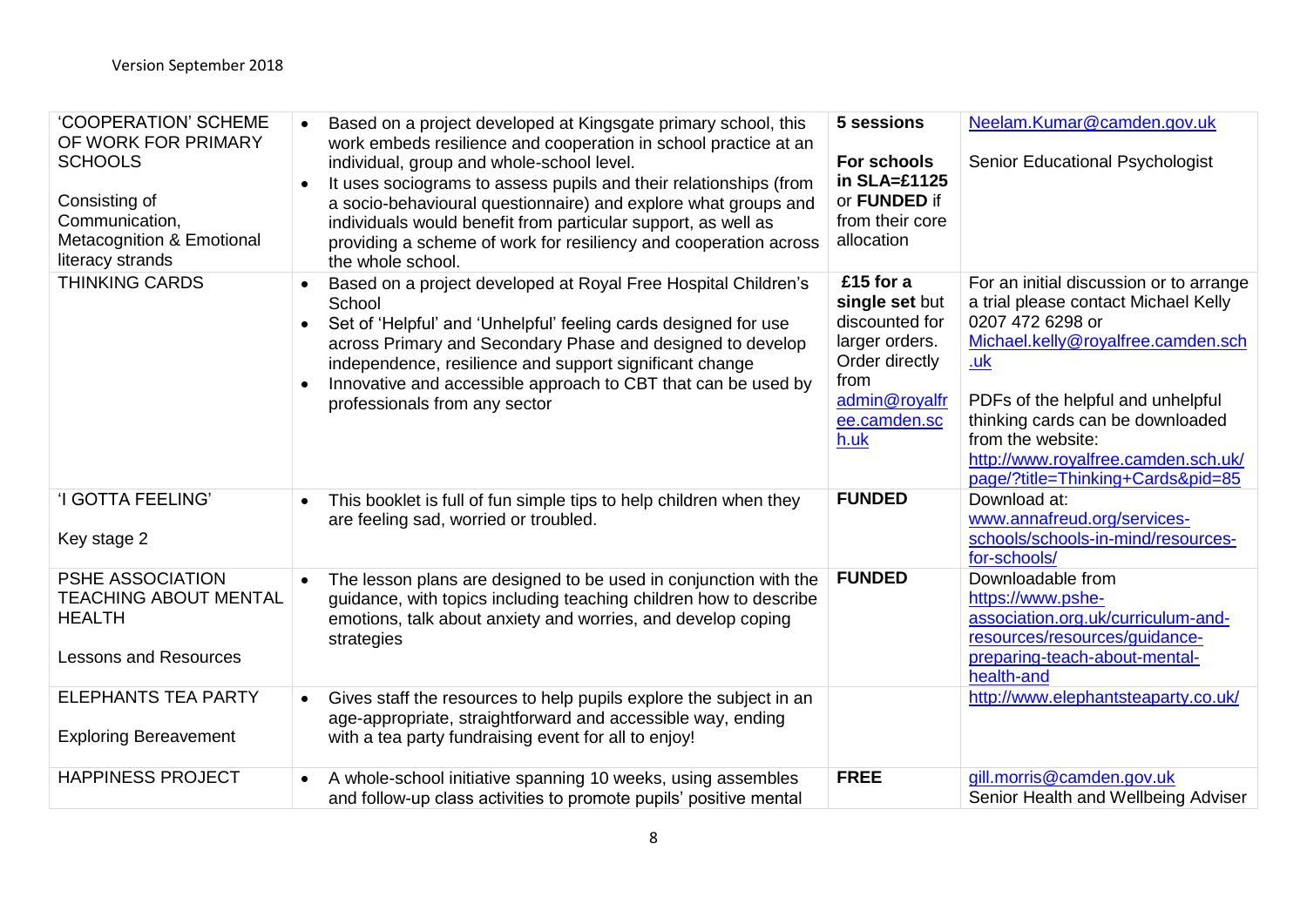| A whole-school initiative<br>created by Christ Church<br>(NW3)                                                     | health and wellbeing.<br>See the case study embedded below for details.<br>Christ Church -<br>Happiness Project -                                                                                                                                                                      |             |                                                                                                          |
|--------------------------------------------------------------------------------------------------------------------|----------------------------------------------------------------------------------------------------------------------------------------------------------------------------------------------------------------------------------------------------------------------------------------|-------------|----------------------------------------------------------------------------------------------------------|
| YOU'RE NEVER TOO<br>YOUNG TO TALK ABOUT<br><b>MENTAL HEALTH (Upper</b><br>KS2)<br>Anna Freud teaching<br>resources | Teaching resources to understand what mental health is and<br>how to manage 'big' and 'small' feelings.<br>Resources include an assembly, lesson plan, display resources,<br>cross-curricular ideas and a parent leaflet.                                                              | <b>FREE</b> | http://www.annafreud.org/what-we-<br>do/schools-in-mind/youre-never-too-<br>young-to-talk-mental-health/ |
| PRIMARY MENTAL HEALTH<br><b>FILMS</b><br><b>BBC Learning</b>                                                       | Educational videos to help teachers introduce the topic of mental<br>health to primary school children.<br>The five short films address different ways children might be able<br>to deal with OCD and depression, panic attacks, eating<br>disorders, being bullied and being a bully. | <b>FREE</b> | http://www.bbc.co.uk/programmes/p<br>05c3byd?mc_cid=1623fa4fd3&mc_e<br>id=7ba79c05c0                     |
| <b>NHS APP LIBRARY</b><br>(MENTAL HEALTH)                                                                          | Library of apps recommended by the NHS designed to support<br>the positive mental health of children and young people. Some<br>only suitable for secondary age.                                                                                                                        | <b>FREE</b> | https://apps.beta.nhs.uk/?category=<br>Mental%20Health                                                   |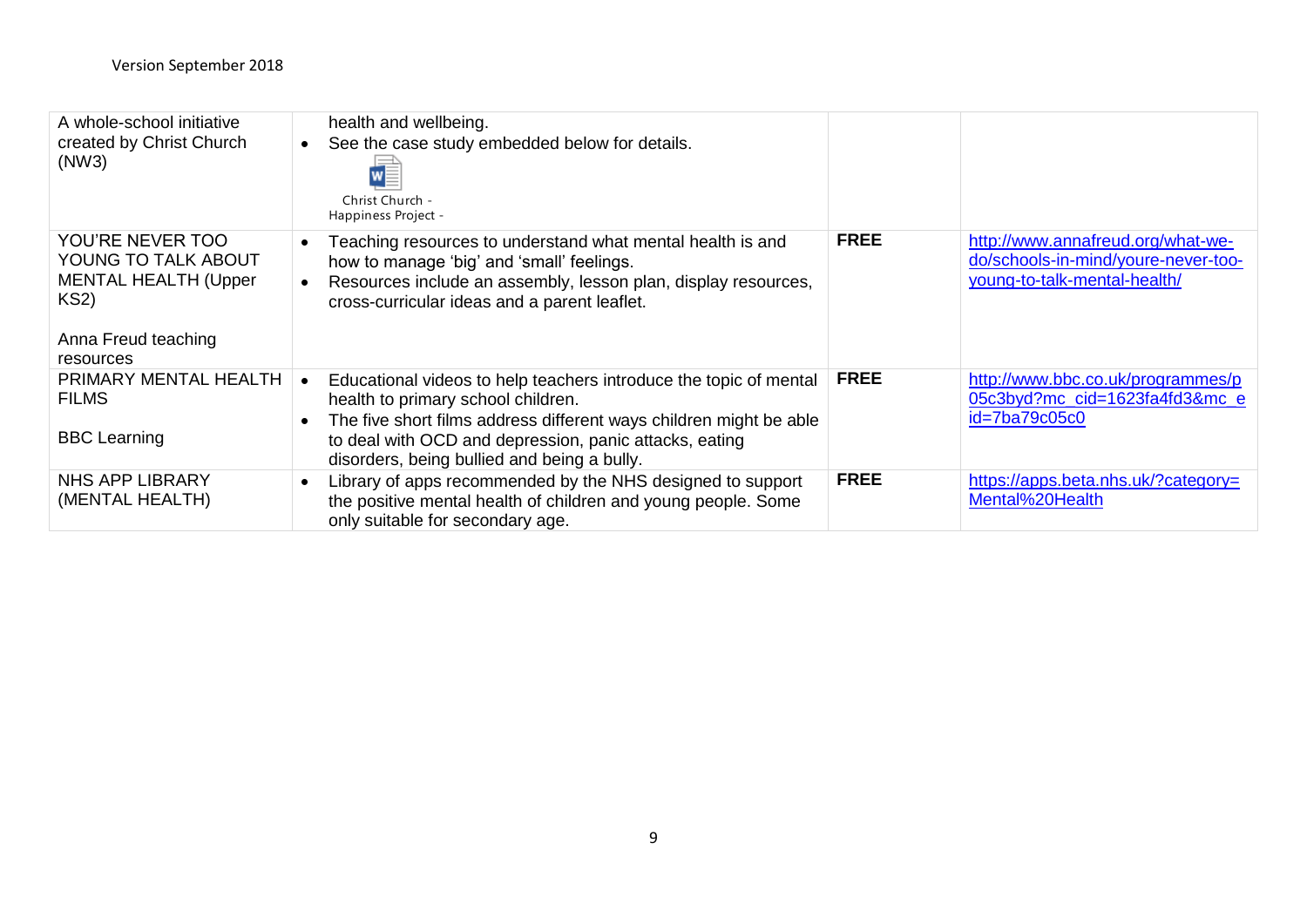# INFORMATION AND TRAINING FOR STAFF

<span id="page-9-0"></span>

| <b>CHILDREN AND FAMILIES</b><br><b>CONTACT TEAM</b><br>(MASH and the Early Help<br>Team)   | A single access point providing advice, information and support<br>$\bullet$<br>for children and young people who are vulnerable and at risk.<br>The Team is made up of staff from MASH and the Early Help<br>Team and other Early Help and specialist services. #<br>All safeguarding referrals are managed by the MASH Team and<br>referrals for low level needs or for children who are vulnerable to<br>poor outcomes are dealt with by the Early Help Team. There are<br>robust step up and step down processes to ensure continuity<br>when children and young people move from statutory services to<br>universal an Early Help services.<br>The Early Help Team can give you information and advice about<br>$\bullet$<br>a range of Early Help services and opportunities, ideas and<br>support if your referral did not meet the safeguarding threshold,<br>guidance and support with making an Early Help referral,<br>tracking a referral you have already made and help with any<br>aspect of the Early Help pathway. | <b>FUNDED</b>                                                                   | <b>Contact the Children and Families</b><br>Contact Team on:<br>0207 974 3317 or<br>LBCMASHadmin@camden.gov.uk<br>For more information on the<br>Children and Families Contact team<br>www.cscb-<br>new.co.uk/?page id=7058 |
|--------------------------------------------------------------------------------------------|------------------------------------------------------------------------------------------------------------------------------------------------------------------------------------------------------------------------------------------------------------------------------------------------------------------------------------------------------------------------------------------------------------------------------------------------------------------------------------------------------------------------------------------------------------------------------------------------------------------------------------------------------------------------------------------------------------------------------------------------------------------------------------------------------------------------------------------------------------------------------------------------------------------------------------------------------------------------------------------------------------------------------------|---------------------------------------------------------------------------------|-----------------------------------------------------------------------------------------------------------------------------------------------------------------------------------------------------------------------------|
| ANNA FREUD CENTRE<br>Schools in mind<br><b>MENTAL HEALTH</b><br><b>TOOLKIT</b> for Schools | Schools in Mind is a network for school staff and allied<br>professionals. It aims to provide a trusted source of up-to-date<br>and accessible information and resources that teachers and<br>school leaders can utilise to support the mental health and<br>wellbeing of their whole school community. Includes You're<br>never too young to talk mental health resources for primary<br>This toolkit aims to raise awareness amongst school and college<br>$\bullet$<br>staff of the range of validated tools that are available to help<br>measure subjective mental wellbeing amongst the student<br>population, to identify the mental wellbeing needs of students<br>and determine how best to address these.                                                                                                                                                                                                                                                                                                                | <b>FUNDED</b><br>online<br>resource<br><b>FUNDED</b><br>downloadable<br>toolkit | http://www.annafreud.org/services-<br>schools/schools-in-mind/<br>http://www.annafreud.org/services-<br>schools/schools-in-mind/resources-<br>for-schools/mental-health-toolkit-for-<br>schools/                            |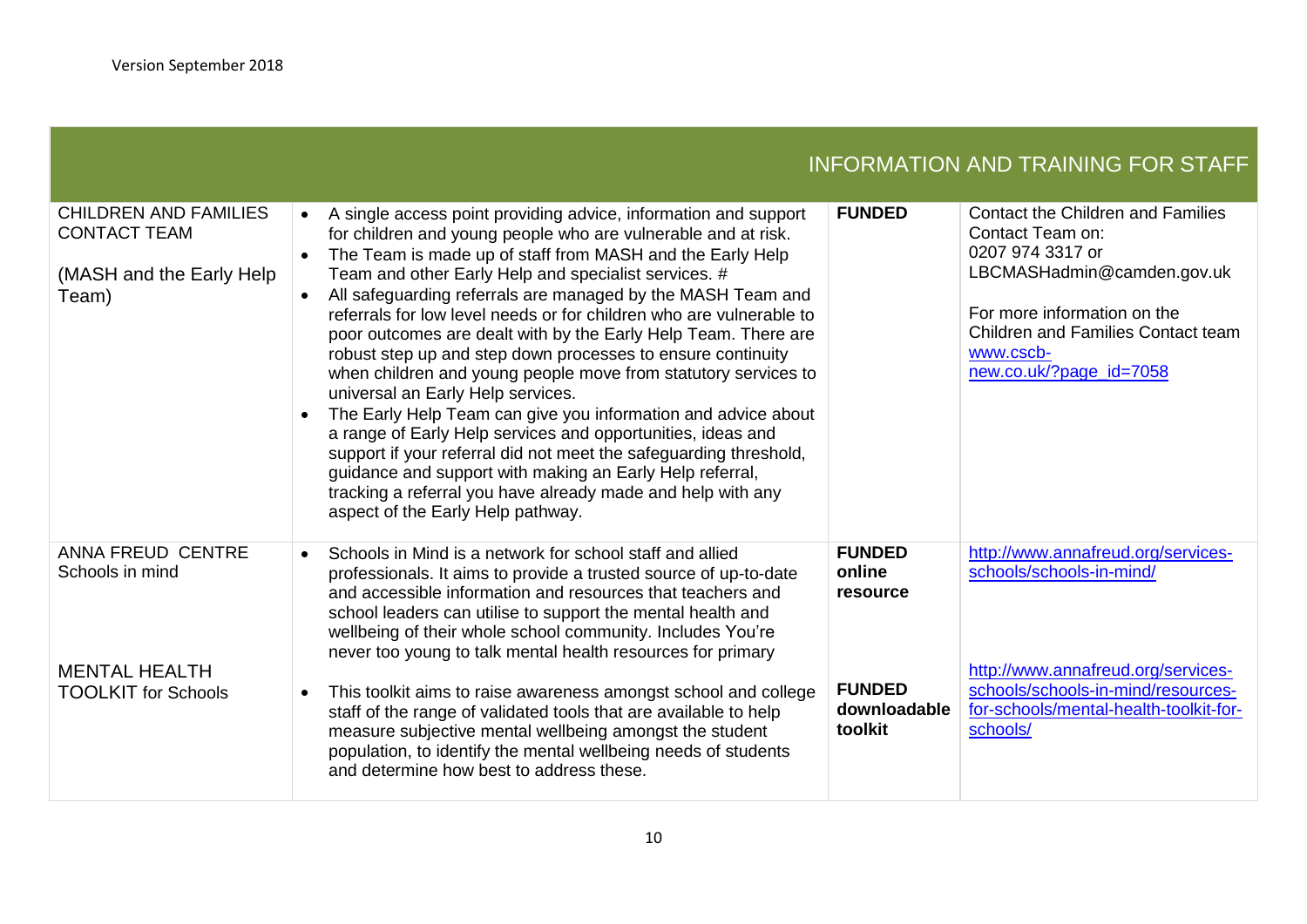| <b>CHARLIE WALLER</b><br><b>FOUNDATION TRUST</b><br>Training   | The Young People and Schools Programme at the Charlie Waller<br>Memorial Trust offer FUNDED training and support to school staff<br>and pupils in their ability to recognise and manage mental health<br>issues.<br>Examples include:<br>Staff CPD around understanding self-harm, eating disorders<br>and anxiety or depression<br>Developing impactful classroom activities and programmes<br>of study<br>Sessions for staff or pupils in developing resilience and<br>coping skills<br>Pupil workshops on understanding self-harm, depression or<br>building self-esteem<br>Parent sessions on issues impacting child mental health<br>$\bullet$<br>They will respond to individual school needs as well. | <b>FUNDED</b><br>but please<br>make a<br>donation | If you would like to make a booking,<br>please contact them via the online<br>form, or email<br>lan.macdonald@cwmt.org or<br>Izzy.dent@cwmt.org.<br>Website:<br>http://www.cwmt.org.uk/mental-<br>health-training-for-schools/                                                                        |
|----------------------------------------------------------------|--------------------------------------------------------------------------------------------------------------------------------------------------------------------------------------------------------------------------------------------------------------------------------------------------------------------------------------------------------------------------------------------------------------------------------------------------------------------------------------------------------------------------------------------------------------------------------------------------------------------------------------------------------------------------------------------------------------|---------------------------------------------------|-------------------------------------------------------------------------------------------------------------------------------------------------------------------------------------------------------------------------------------------------------------------------------------------------------|
| IN OUR HANDS<br>Pooky Knightsmith: Online<br>learning platform | Pooky Knightsmith directs the children, young people and<br>schools programme at the Charlie Waller Memorial Trust.<br>The website presents videos and interactive podcasts explaining<br>$\bullet$<br>different approaches / interventions to developing children's<br>mental health and resilience                                                                                                                                                                                                                                                                                                                                                                                                         | <b>FUNDED</b><br>online<br>resource               | http://www.inourhands.com/category<br>/training-and-consultancy/online-<br>learning/                                                                                                                                                                                                                  |
| <b>MENTAL HEALTH FIRST</b><br><b>AID Training</b>              | Mental Health Awareness training sessions at Crowndale Centre,<br>based on the nationally recognised mental health first aid training.<br>The training covers<br>What is mental health and mental ill health<br>Stigma and discrimination<br>The five steps of Mental Health First Aid<br>How to spot symptoms of mental health issues such as<br>$\bullet$<br>depression, anxiety, eating disorders and psychosis<br>How to support children and young people experiencing<br>mental distress                                                                                                                                                                                                               | <b>FUNDED</b>                                     | Central courses on Oct 19 <sup>th</sup> , Feb 1 <sup>st</sup> ,<br>July 12 <sup>th</sup> . Book at:<br>https://cpd.camdenlearning.org.uk/co<br>urses/bookings/default.asp<br>To book a course for your staff<br>delivered at your school for 8-20<br>staff, contact:<br>Chrissie.Dillon@camden.gov.uk |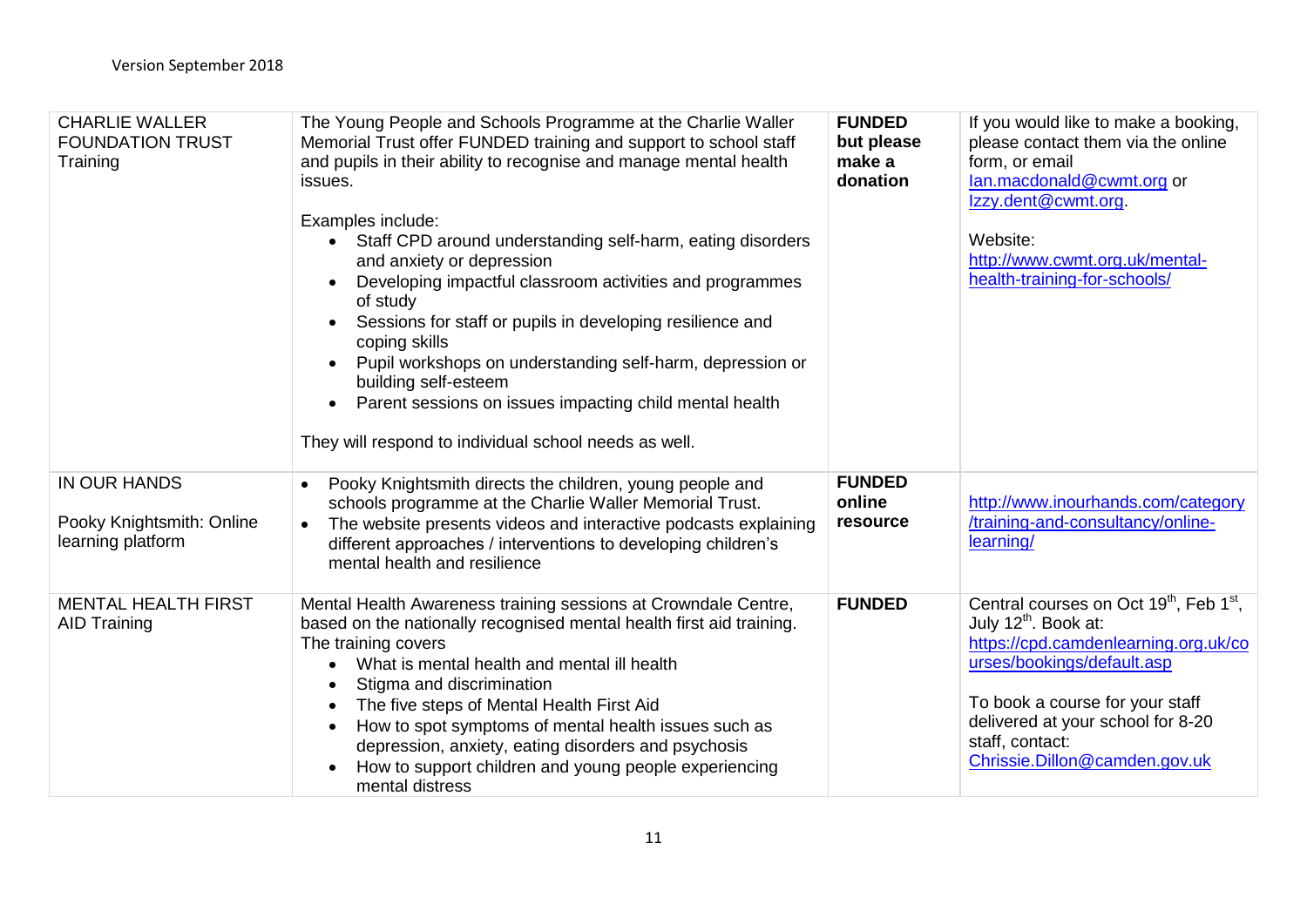| YOUNG MINDS                                        | YoungMinds is the UK's leading charity committed to improving<br>the emotional wellbeing and mental health of children and young<br>people.<br>The site signposts to information on children and young people's<br>mental health issues and support for parents and young people                                            | <b>FUNDED</b>                       | http://www.youngminds.org.uk                                                                       |
|----------------------------------------------------|-----------------------------------------------------------------------------------------------------------------------------------------------------------------------------------------------------------------------------------------------------------------------------------------------------------------------------|-------------------------------------|----------------------------------------------------------------------------------------------------|
| TIME TO CHANGE (MIND)                              | A campaign run by the mental health charity Mind that aims to<br>change the negative attitudes of others, which can prevent<br>people with mental health problems getting the help and support<br>they need.<br>Website provides session plans, videos and FUNDED resources<br>for teachers.                                | <b>FUNDED</b><br>online<br>resource | http://www.time-to-<br>change.org.uk/get-<br>involved/resources-youth-<br>professionals            |
| <b>CIRCLE TIME TRAINING</b><br>FOR PRIMARY SCHOOLS | A refresher for staff or for those new to circle time<br>The basic key principles of circle time<br>An easy to follow structure for running a circle time<br>Strategies to manage issues that arise in circle time<br>A practical session based on a bespoke lesson plan produced<br>around a theme suggested by the school | <b>FUNDED</b>                       | gill.morris@camden.gov.uk<br>Senior Health and Wellbeing Adviser                                   |
| SAFEGUARDING MENTAL<br><b>HEALTH</b>               | Lessons we can learn from the health sector in planning for<br>pupils presenting a high level of risk.<br>Team around the Child Approach<br>Participants observe handover meetings for vulnerable and at<br>risk target group at Royal Free Hospital Children's School<br>exemplifying high quality practice.               | By<br>negotiation                   | head@royalfree.camden.sch.uk<br>Alex Yates Headteacher<br>Royal Free Hospital Children's<br>School |
| <b>MENTALLY HEALTHY</b><br><b>SCHOOL</b>           | Strategies to support becoming a 'Mentally Healthy' School<br>Audit of current provision<br>Clarification on specific support around mental health needs of<br>pupils at risk of exclusion                                                                                                                                  | <b>By</b><br>negotiation            | head@royalfree.camden.sch.uk<br>Alex Yates Headteacher<br>Royal Free Hospital Children's<br>School |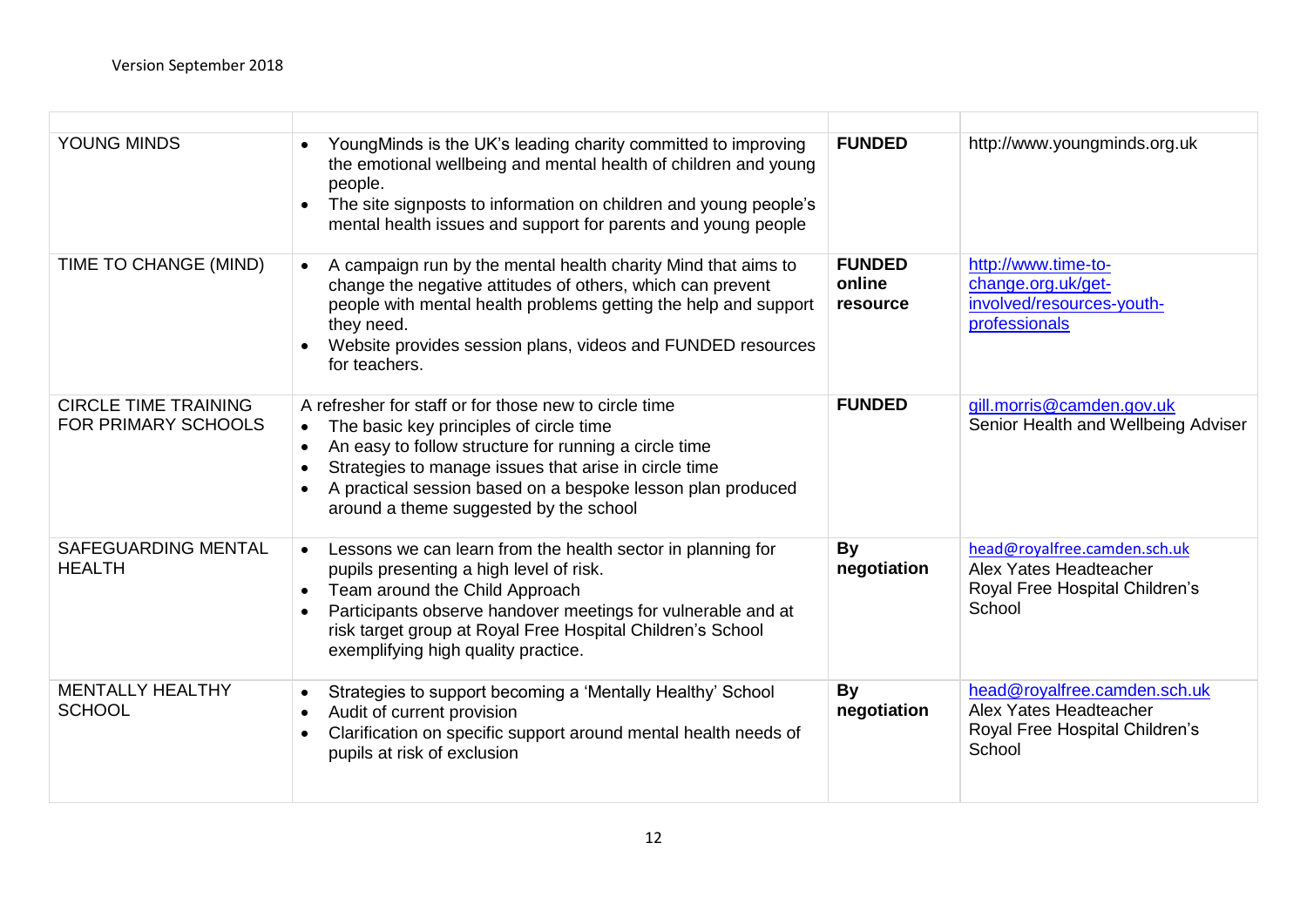| <b>BEREAVEMENT</b>                      | <b>Critical Incident Response</b><br>Support to schools in responding to critical incidents-where a<br>serious incident happens that affects the school population such<br>as the death of a pupil or member of staff, a local disaster or a<br>serious incident in the school, diagnosis of a terminal illness<br>within a pupil's immediate family and a significant death within<br>an individual pupil's immediate family, e.g. death of a parent or<br>sibling. | <b>FUNDED</b> | Claudia.Noel-<br>Michael@camden.gov.uk<br><b>Educational Psychologist</b><br>W<br><b>Critical Incident EPS</b><br>Leaflet - Sept 16.doc |
|-----------------------------------------|----------------------------------------------------------------------------------------------------------------------------------------------------------------------------------------------------------------------------------------------------------------------------------------------------------------------------------------------------------------------------------------------------------------------------------------------------------------------|---------------|-----------------------------------------------------------------------------------------------------------------------------------------|
|                                         | <b>Winston's Wish</b><br>The charity for bereaved children and young people                                                                                                                                                                                                                                                                                                                                                                                          |               | www.winstonswish.org.uk<br>phone: 08088 020 021                                                                                         |
|                                         | <b>Child Bereavement UK</b><br>Child Bereavement UK supports families and educates<br>professionals when a baby or child of any age dies or is dying, or<br>when a child is facing bereavement                                                                                                                                                                                                                                                                       |               | http://childbereavementuk.org/                                                                                                          |
|                                         | <b>Elephants Tea Party:</b> gives staff the resources to help pupils<br>explore the subject in an age-appropriate, straightforward and<br>accessible way, ending with a tea party fundraising event for all<br>to enjoy!                                                                                                                                                                                                                                             |               | http://www.elephantsteaparty.co.uk/                                                                                                     |
|                                         | Grief in Children: A Handbook for Adults by A. Dyregrov.                                                                                                                                                                                                                                                                                                                                                                                                             |               | Available from Amazon                                                                                                                   |
| <b>EIGHT WEEK</b><br>MINDFULNESS COURSE | This course is for complete beginners as well as for those who have<br>had some experience of meditation or mindfulness.<br>This course will not teach applicants an intervention that they can<br>apply to others at this stage, but rather it is an introduction to<br>mindfulness practices for anyone who wants to use these for<br>themselves and as a possible first step to apply them in their work at<br>a later stage.                                     | £350          | The Tavistock and Portman NHS<br><b>Foundation Trust</b><br>https://tavistockandportman.nhs.uk/tr<br>aining/cpd-courses/mindfulness/    |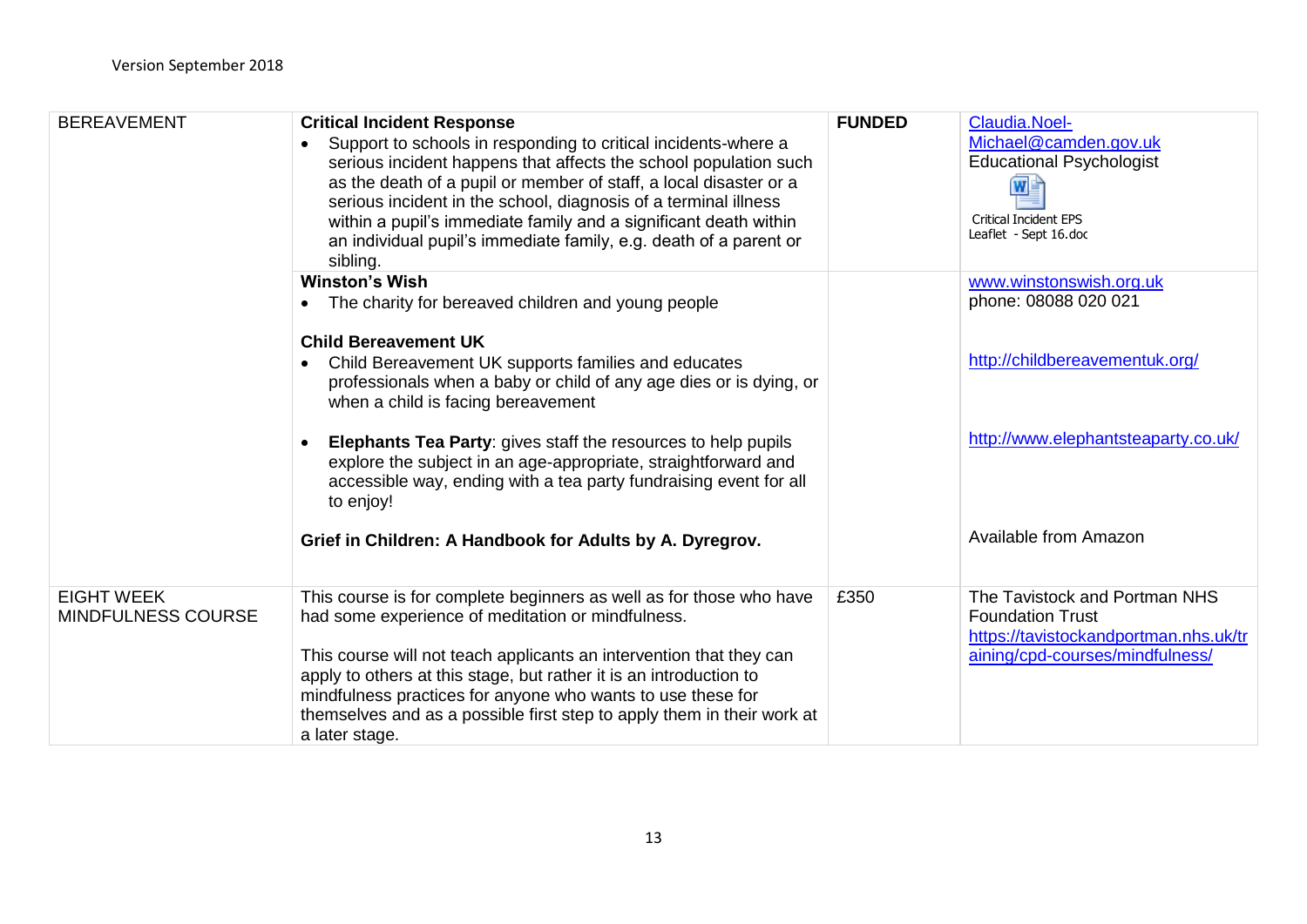# SUPPORT TO PARENTS

## SUPPORT FOR PARENTAL MENTAL HEALTH

<span id="page-13-0"></span>

| <b>EARLY HELP SERVICES</b><br>Mental health interventions<br>for parents with children 0-19<br>(0-25 for young people with<br>SEND) | Support for children and young people up to 25 and their<br>families. Services include parental mental health interventions<br>and a range of universal and targeted services for parents<br>including help to find work or training, housing information,<br>benefits advice and 1-1 family support (case work) for the whole<br>family. | <b>FUNDED</b>                                                                                                                                                  | Children's Centres - for families with<br>at least one child under 5 years:<br>www.camden.gov.uk/camdensuresta<br><u>nt</u><br><b>Children and Families Contact team</b><br>www.cscb-<br>new.co.uk/?page id=7058<br><b>PDF</b><br>Camden Early Help<br>Leaflet.pdf |
|-------------------------------------------------------------------------------------------------------------------------------------|-------------------------------------------------------------------------------------------------------------------------------------------------------------------------------------------------------------------------------------------------------------------------------------------------------------------------------------------|----------------------------------------------------------------------------------------------------------------------------------------------------------------|--------------------------------------------------------------------------------------------------------------------------------------------------------------------------------------------------------------------------------------------------------------------|
| THE CAMDEN PARENTS'<br><b>WELLBEING SERVICE</b><br>Psychological therapy to<br>parents who are resident in<br>Camden                | To improve the mental health of parents, with the intention of this<br>$\bullet$<br>having a positive impact on the care and mental health of their<br>children- may involve individual therapy, and couple and family<br>work, where appropriate.                                                                                        | <b>FUNDED</b><br>Referrals via<br>local children<br>centres, child<br>and<br>adolescent<br>mental health<br>services<br>(CAMHS) or<br>IAPT (ICope)<br>service. | Referrals to the service are made via<br>local children centres, CAMHS or the<br>iCope service.<br>For more information<br>The Camden Parents' Wellbeing<br><b>Service</b>                                                                                         |
| <b>iCOPE - AN NHS SERVICE</b><br>Assessment and treatment<br>for a range of psychological<br>problems including anxiety,            | Provides a confidential psychological therapy service for people<br>over the age of 18 registered with Camden or Islington GPs.<br>Includes online self-help resources and workshops as well as<br>counselling.                                                                                                                           | <b>FUNDED</b><br>Via self or GP<br>referral                                                                                                                    | For more information<br><b>iCope Psychological Therapies</b><br>Service - North Camden                                                                                                                                                                             |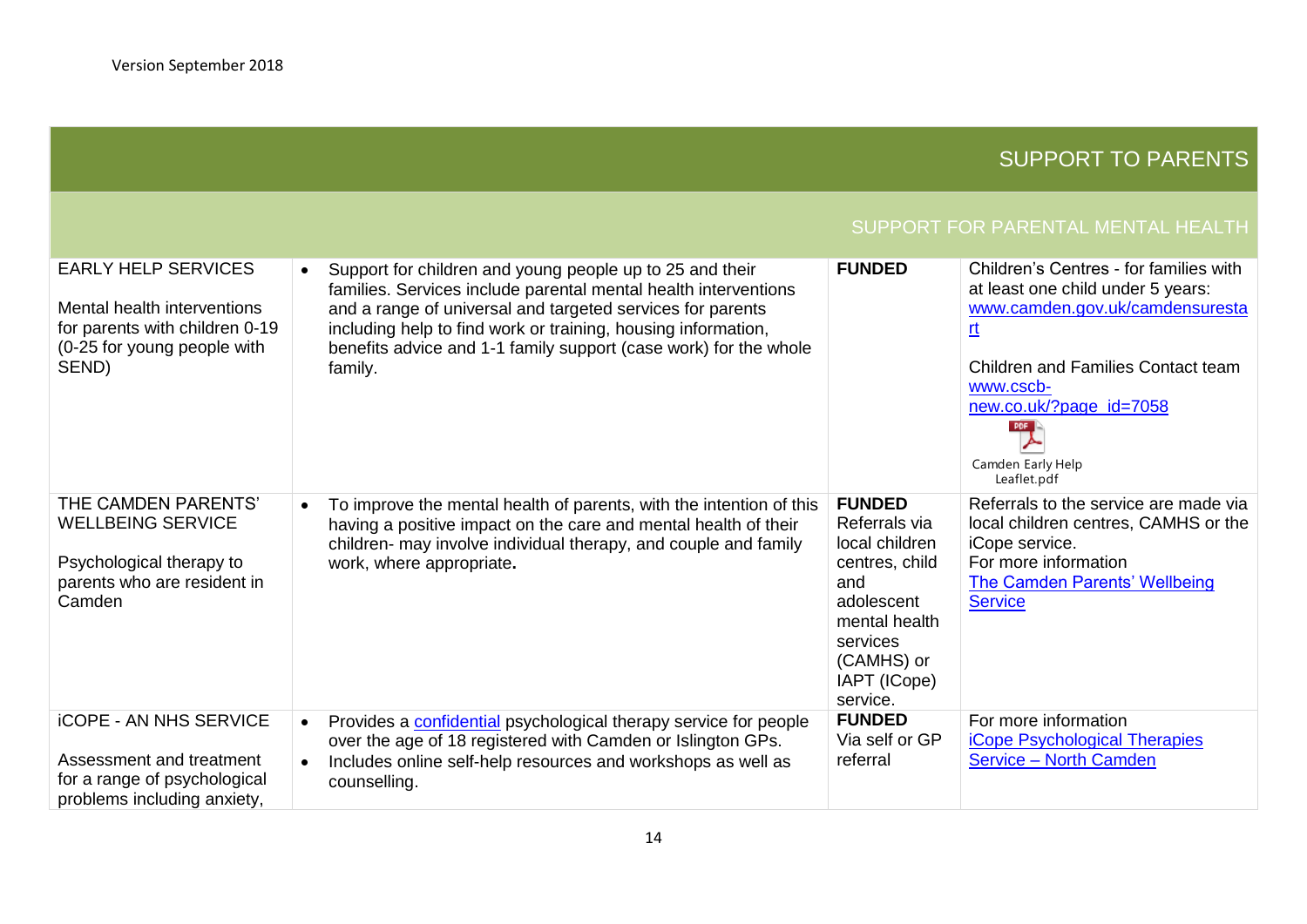| depression and stress.                                                            |                                                                                                                                                                                                                                                                                                                                                                                                                                                                                                                                                                                                                                                                                                                                                                                                          |                                                                             |                                                                                                                                                                                                            |
|-----------------------------------------------------------------------------------|----------------------------------------------------------------------------------------------------------------------------------------------------------------------------------------------------------------------------------------------------------------------------------------------------------------------------------------------------------------------------------------------------------------------------------------------------------------------------------------------------------------------------------------------------------------------------------------------------------------------------------------------------------------------------------------------------------------------------------------------------------------------------------------------------------|-----------------------------------------------------------------------------|------------------------------------------------------------------------------------------------------------------------------------------------------------------------------------------------------------|
| <b>ONLINE PSYCHOLOGICAL</b><br><b>THERAPIES SERVICE</b><br>(IAPT)                 | Cognitive Behaviour Therapy (CBT) is provided in real-time over<br>the internet using written (typed) conversations.<br>They meet with an accredited therapist in a secure online<br>therapy room, at a scheduled time and location that is<br>convenient to them.<br>Appointments are either 30 or 60 minutes long any time of day,<br>including evenings and weekends. and they can attend them<br>from anywhere they can connect to the internet                                                                                                                                                                                                                                                                                                                                                      | <b>FUNDED</b>                                                               | Self-referral<br>http://uk.iesohealth.com/accessing-<br>ieso/patients/camden-london-<br>borough/ or call 01954<br>230066 between 9am and 5.30pm<br>Or via GP, nurse or health<br>professional              |
| <b>FAMILIES IN FOCUS</b><br>Emotional and psychological<br>support for parents    | There are two psychologists working within Families in Focus who<br>provide emotional and psychological support to parents. This often<br>takes place alongside support from a family worker or through a<br>parenting programme.<br>Sessions are tailored to the parents' needs and may be linked to<br>their role as a parent or be unrelated to this.<br>Support for<br>feeling stressed, worried or low<br>difficulties in relationships<br>$\bullet$<br>thinking about difficult past experiences<br>$\bullet$<br>Sessions are usually one hour long, can take place weekly or<br>fortnightly and can be short or long-term, depending on the parent's<br>needs.<br>The psychologists usually visit parents in their own homes but can<br>arrange sessions outside the home if parents prefer this. | <b>FUNDED</b> for<br>parents living<br>in Camden                            | For families living in the north of the<br>Borough<br>Mavis.Sarfo-Adu@camden.gov.uk<br>0207 974 8926<br>For families living in the south of the<br>Borough<br>Elaine.Crouch@camden.gov.uk<br>0207 974 1957 |
| <b>CAMDEN'S PARENT and</b><br><b>CARER COUNSELLING</b><br><b>SERVICE (FUNDED)</b> | The parent and carer counselling service (PCCS) is a FUNDED<br>counselling service for parents and carers<br>Offer 12 sessions of 1-1 counselling which take place weekly in<br>$\bullet$<br>school hours during term time. Counselling sessions provide an<br>opportunity for parents to talk about problems, decisions, worries                                                                                                                                                                                                                                                                                                                                                                                                                                                                        | <b>FUNDED</b> for<br>all parents and<br>carers of<br>children in<br>Camden- | Parents and carers can refer<br>themselves to PCCS by emailing<br>pccs@camden.gov.uk to request an<br>application form and leaflet with<br>more information.                                               |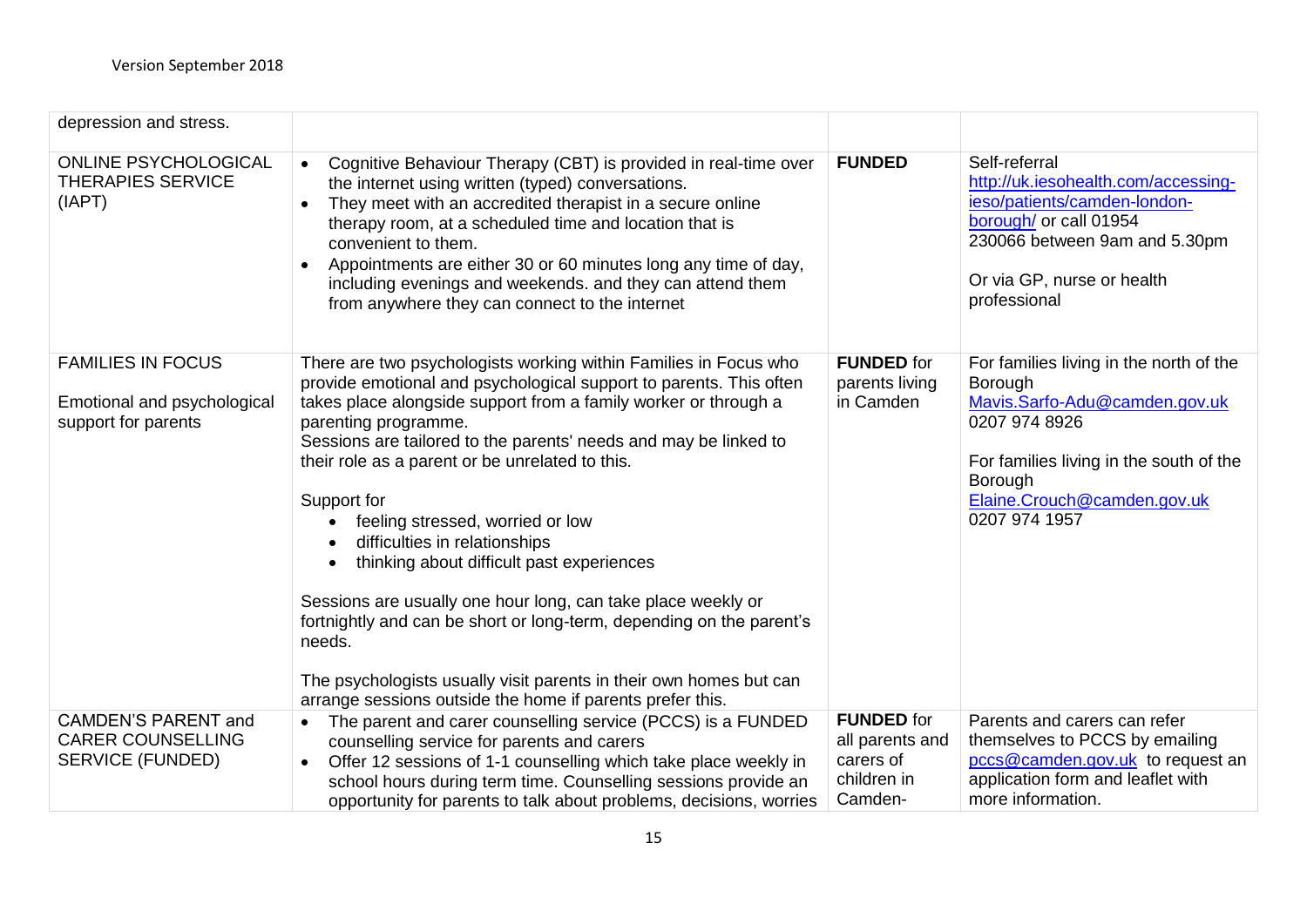|                                                                                                          | or changes in any area of their life.                                                                                                                                                                                                                                                   | maintained<br>schools and<br>children's<br>centres | Information for<br>PCCS leaflet and<br>schools and childrens application form.pdf            |
|----------------------------------------------------------------------------------------------------------|-----------------------------------------------------------------------------------------------------------------------------------------------------------------------------------------------------------------------------------------------------------------------------------------|----------------------------------------------------|----------------------------------------------------------------------------------------------|
| <b>CAMDEN MOSAIC SLEEP</b><br>SERVICE for children with<br><b>SEND</b>                                   | Disrupted sleep has a significant impact on children and young<br>people and is more prevalent in those with SEND.<br>This specialist service is FUNDED and parents for who have a<br>child with a disability. Families can self-refer to an initial<br>workshop prior to an assessment | <b>FUNDED</b>                                      | Contact Dr Susan Cottam, MOSAIC<br>Sleep Service Coordinator . 020<br>3317 2200              |
| <b>SUPPORT GROUP FOR</b><br><b>PARENTS OF</b><br><b>ADOLESCENTS WITH</b><br><b>LEARNING DISABILITIES</b> | Held monthly at Swiss Cottage School<br>$\bullet$                                                                                                                                                                                                                                       | <b>FUNDED</b>                                      | Contact Lucy Hall 0207681 8080 or<br>Dr Susan Cottam 0203317 2200<br><b>MOSAIC CAMHS.</b>    |
| <b>NHS Website</b>                                                                                       | Mental health support in a local area                                                                                                                                                                                                                                                   | <b>FUNDED</b>                                      | http://www.nhs.uk/service-<br>search/Mental-Health-Adults-of-all-<br>ages/LocationSearch/718 |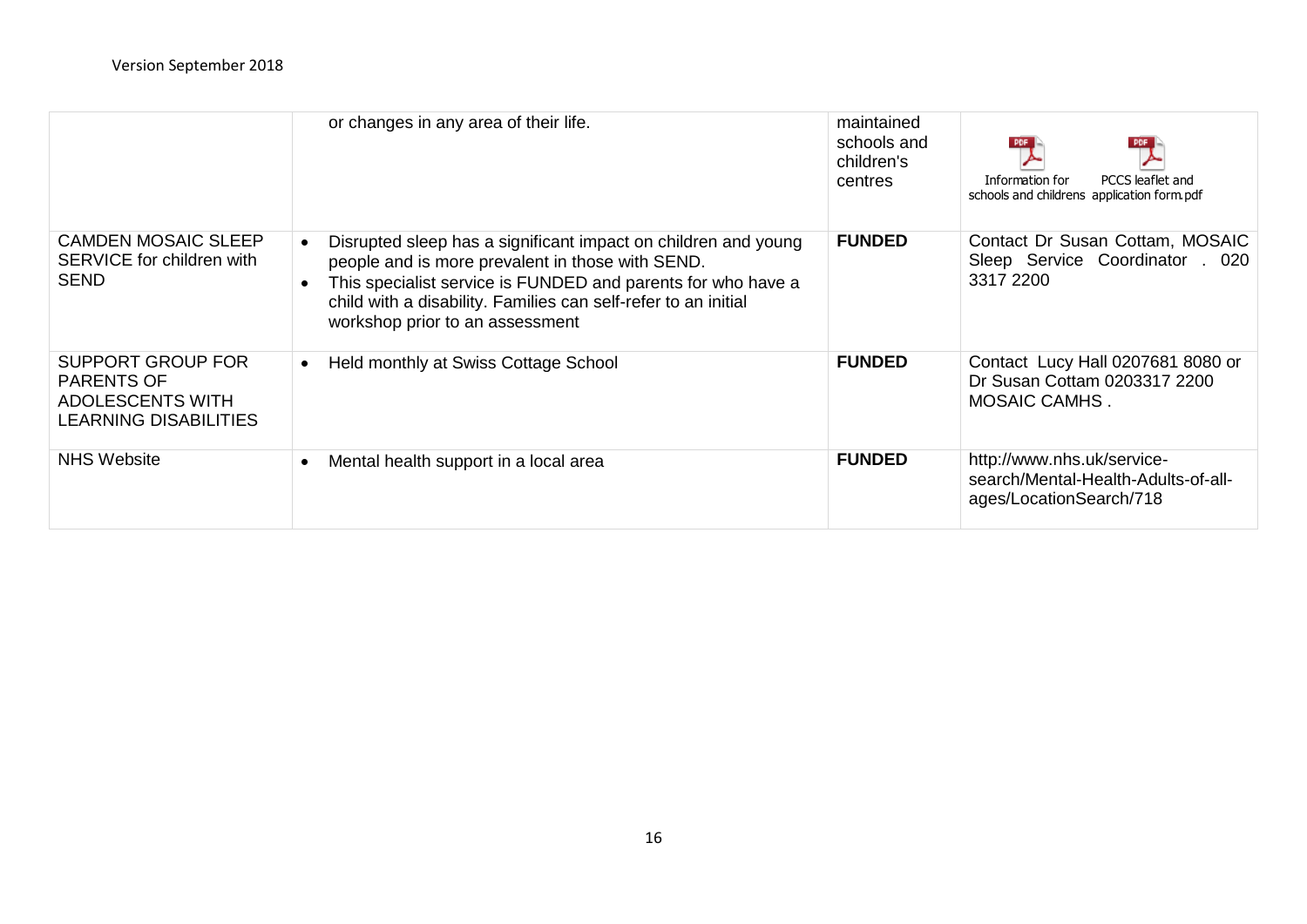| <b>ADHD PARENTING GROUP</b>     | A self-referral parent training programme for parents of five to 12   | £350 per              | Contact:                          |
|---------------------------------|-----------------------------------------------------------------------|-----------------------|-----------------------------------|
|                                 | year olds diagnosed with ADHD.                                        | person, to be         | <b>Stacey Miller</b>              |
|                                 |                                                                       | met by referrer       | 0207 424 9935 (Mon-Wed) / 0207    |
|                                 | The sessions cover the following areas:                               | or parent.            | 267 4792 (Thurs)                  |
|                                 | • Providing information on Attention Deficit Hyperactivity Disorder.  |                       | staceymiller@brandoncentre.org.uk |
|                                 | • Setting household rules.                                            | <b>Referrals: All</b> |                                   |
|                                 | • Developing and implementing schedules and routines.                 | parents/carers        | The Brandon Centre                |
|                                 | • Preparing for school.                                               | must be               | 26 Prince of Wales Road           |
|                                 | • Realistic expectations.                                             | referred by a         | London NW5 3LG                    |
|                                 | • Giving clear and calm instructions.                                 | professional.         |                                   |
|                                 | • Rewards and praise.                                                 | An invoice will       | $\mathbf{W}$                      |
|                                 | • Staying positive and looking after yourself.                        | be issued on          |                                   |
|                                 | • The 123 Magic™ approach to effective discipline.                    | acceptance of         | <b>ADHD Group</b>                 |
|                                 |                                                                       | referral.             | Leaflet.docx                      |
|                                 | The group takes place on a Thurs morning (10am-12pm)                  |                       |                                   |
|                                 |                                                                       |                       |                                   |
| 'CONNECTING PARENTS'            | A friendly and supportive free drop-in group offering parents and     | <b>FREE</b>           | zenobia@thewinch.org              |
| <b>HUB</b>                      | carers the opportunity to connect and collaborate with each other     |                       | 07594373203                       |
| For parents / carers in North   | and other organisations as well as providing activities for children. |                       |                                   |
| London - run by parents /       |                                                                       |                       | Belsize Community Library, Antrim |
| carers                          | The group aims to reduce isolation and provide a space for positive   |                       | Grove, NW3 4XN                    |
|                                 | activities such as cooking, fitness and workshops as well as just     |                       |                                   |
|                                 | having a chat with other parents. Parents can also lead on designing  |                       | 10-12 every Thursday morning      |
|                                 | and delivering activities.                                            |                       |                                   |
|                                 |                                                                       |                       |                                   |
|                                 | The group is for all parents with school-aged children or younger     |                       |                                   |
|                                 | and runs term time and during holidays. There are lots of activities  |                       |                                   |
|                                 | for children not in school who are welcome to attend.                 |                       |                                   |
| PARENTAL WELLBEING              | This group covers a range of topics to enable Spanish speaking        | <b>FREE</b>           | Liliana Diaz-Ramirez              |
| <b>GROUP for Latin American</b> | parents to settle in to life, culture and services in London and will |                       | liliana@manorgardenscentre.org    |
| mothers being run in Spanish    | have a warm friendly atmosphere. We will also have a number of        |                       |                                   |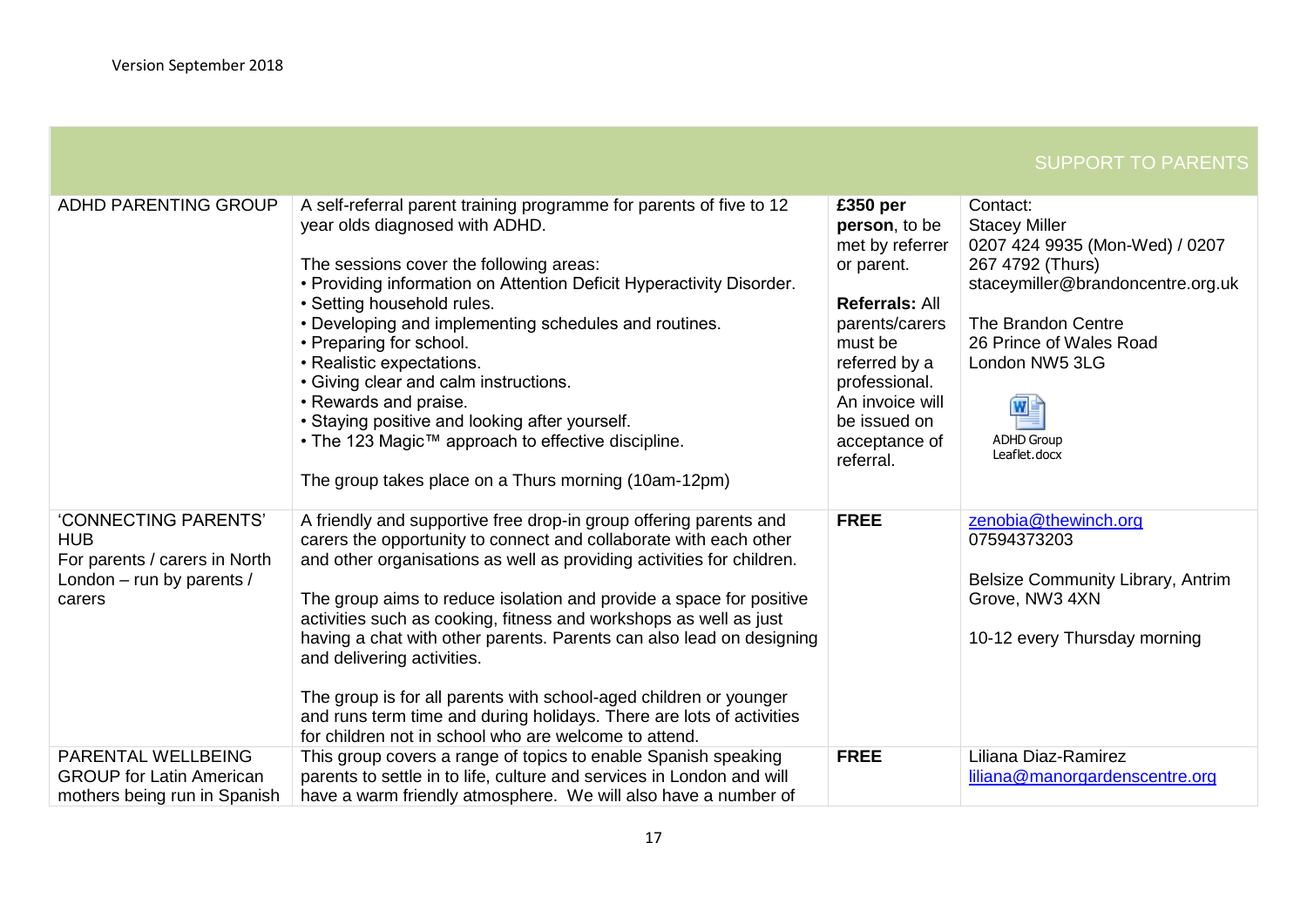|                                                                                                                 | Spanish speaking volunteers on hand at each session to support<br>attending parents.                                                                                                                                                                                                                                                                                         |               | Latin American House, 10 Kingsgate<br>Place, NW6 4TA<br>Tuesdays, 10.30-12.30<br>https://www.facebook.com/camdenbl<br>ossoms/                                                           |
|-----------------------------------------------------------------------------------------------------------------|------------------------------------------------------------------------------------------------------------------------------------------------------------------------------------------------------------------------------------------------------------------------------------------------------------------------------------------------------------------------------|---------------|-----------------------------------------------------------------------------------------------------------------------------------------------------------------------------------------|
| <b>NURTURING PARENTS:</b><br><b>MINDFULNESS BASED</b><br><b>WELLBEING FOR PARENTS</b>                           | Over the two and a half day workshop participants will be introduced<br>to the curriculum and the teaching materials of the NP programme,<br>and will have an opportunity to experience teaching of the practices<br>and exercises.<br>At the end of the training participants will receive a resources pack<br>to enable them to deliver this course in their own settings. | £395          | The Tavistock and Portman NHS<br><b>Foundation Trust</b><br>https://tavistockandportman.nhs.uk/tr<br>aining/cpd-courses/nurturing-<br>parents-mindfulness-based-well-<br>being-parents/ |
| <b>PARENT WORKSHOP -</b><br><b>HELPING CHILDREN TO</b><br><b>BUILD RESILIENCE AND</b><br>POSITIVE MENTAL HEALTH | This 1 hour session helps parents to understand the terms 'mental<br>health' and 'emotional resilience', and practical ways to help build<br>their children's resilience and promote positive mental health.                                                                                                                                                                 | <b>FUNDED</b> | gill.morris@camden.gov.uk<br>Senior Health and Wellbeing Adviser                                                                                                                        |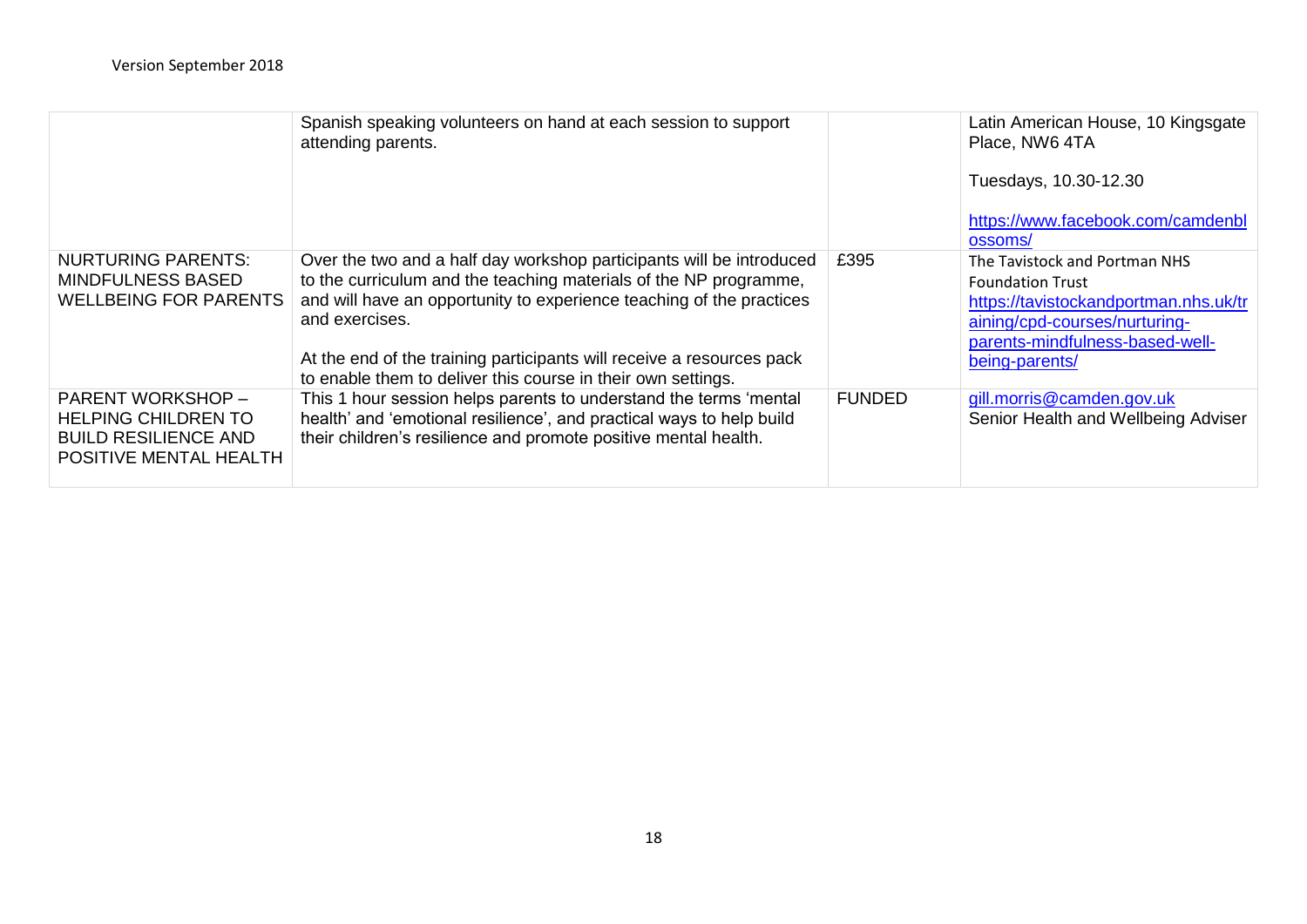The Challenging Behaviour Foundation

## USEFUL WEBSITES

<span id="page-18-0"></span>

| <b>Anxiety UK</b>                                   | www.anxietyuk.org.uk                                        |
|-----------------------------------------------------|-------------------------------------------------------------|
| <b>OCD UK</b>                                       | www.ocduk.org                                               |
| <b>Depression Alliance</b>                          | www.depressoinalliance.org                                  |
| <b>Eating Disorders</b>                             | www.b-eat.co.uk and www.inourhands.com                      |
| <b>National Self-Harm Network</b>                   | www.nshn.co.uk or www.selfharm.co.uk                        |
| Suicidal thoughts                                   | Prevention of young suicide UK - PAPYRUS www.papyrus-uk.org |
|                                                     |                                                             |
|                                                     |                                                             |
|                                                     | FOR GENERAL INFORMATION AND SUPPORT                         |
| Young Minds: Champions young people mental health   | www.youngminds.org.uk                                       |
| Mind                                                | www.mind.org.uk                                             |
| MindEd                                              | www.minded.org.uk (e-learning)                              |
| Time to Change: tackles the stigma of mental health | www.time-to-change.org.uk                                   |
| Rethink: challenges attitudes towards mental health | www.rethink.org                                             |

<http://www.challengingbehaviour.org.uk/>